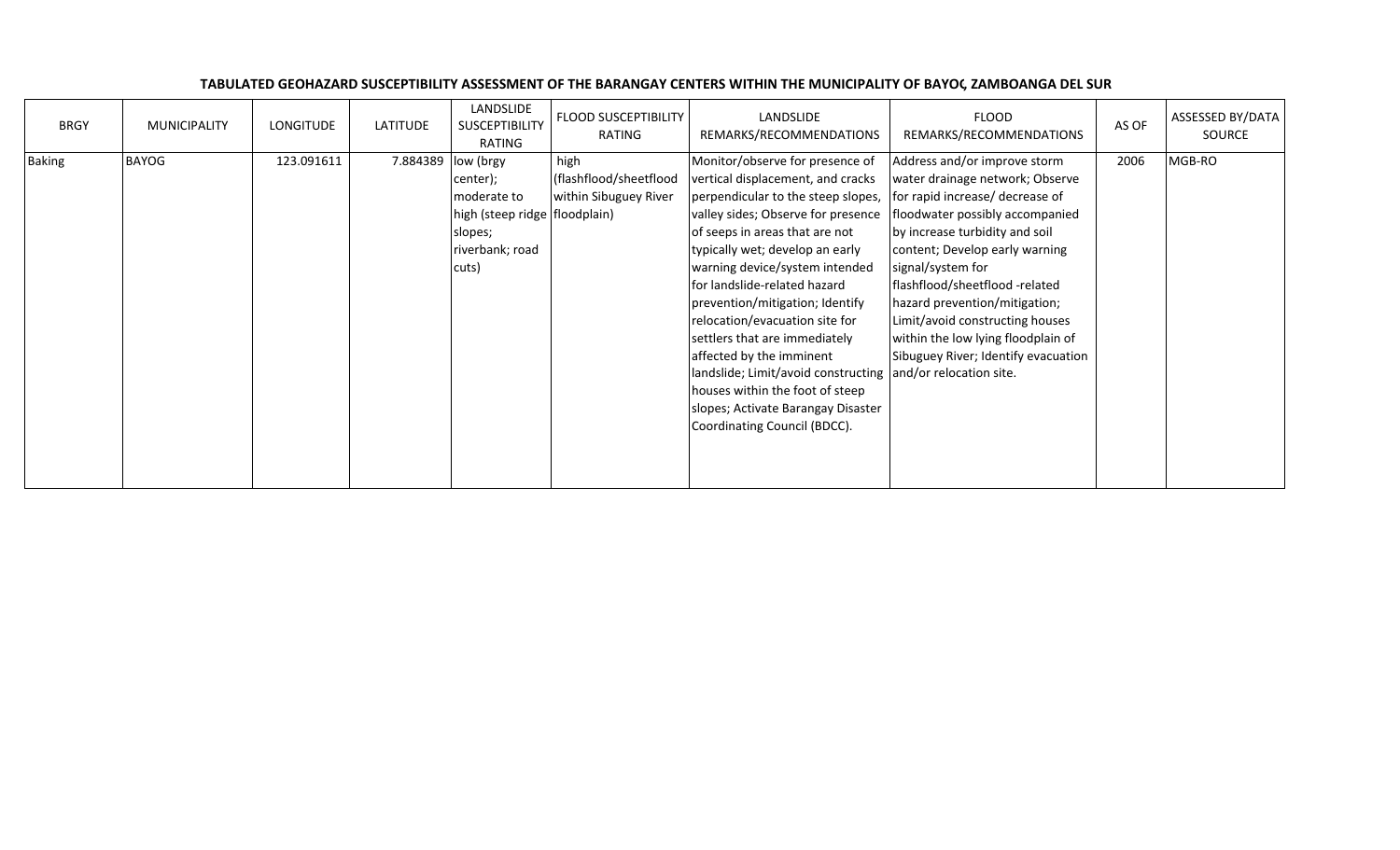| Balukbahan | <b>BAYOG</b> | 123.128528 | 7.989361 | high (steep     | moderate               | Monitor/observe for presence of                                          | Address and/or improve storm     | 2006 | MGB-RO |
|------------|--------------|------------|----------|-----------------|------------------------|--------------------------------------------------------------------------|----------------------------------|------|--------|
|            |              |            |          | valley sides;   | (flashflood/sheetflood | vertical displacement, and cracks                                        | water drainage network; Observe  |      |        |
|            |              |            |          | riverbank); low | within creeks near the | perpendicular to the steep slopes,                                       | for rapid increase/ decrease of  |      |        |
|            |              |            |          | (valley floor)  | brgy center)           | valley sides; Observe for presence                                       | floodwater possibly accompanied  |      |        |
|            |              |            |          |                 |                        | of seeps in areas that are not                                           | by increase turbidity and soil   |      |        |
|            |              |            |          |                 |                        | typically wet; develop an early                                          | content; Develop early warning   |      |        |
|            |              |            |          |                 |                        | warning device/system intended                                           | signal/system for                |      |        |
|            |              |            |          |                 |                        | lfor landslide-related hazard                                            | flashflood/sheetflood -related   |      |        |
|            |              |            |          |                 |                        | prevention/mitigation; Identify                                          | hazard prevention/mitigation;    |      |        |
|            |              |            |          |                 |                        | relocation/evacuation site for                                           | Limit/avoid constructing houses  |      |        |
|            |              |            |          |                 |                        | settlers that are immediately                                            | within the low lying floodplain  |      |        |
|            |              |            |          |                 |                        | affected by the imminent                                                 | section near the creek; Identify |      |        |
|            |              |            |          |                 |                        | landslide; Limit/avoid constructing   evacuation and/or relocation site. |                                  |      |        |
|            |              |            |          |                 |                        | houses within the foot of steep                                          |                                  |      |        |
|            |              |            |          |                 |                        | slopes; Activate Barangay Disaster                                       |                                  |      |        |
|            |              |            |          |                 |                        | Coordinating Council (BDCC).                                             |                                  |      |        |
|            |              |            |          |                 |                        |                                                                          |                                  |      |        |
|            |              |            |          |                 |                        |                                                                          |                                  |      |        |
|            |              |            |          |                 |                        |                                                                          |                                  |      |        |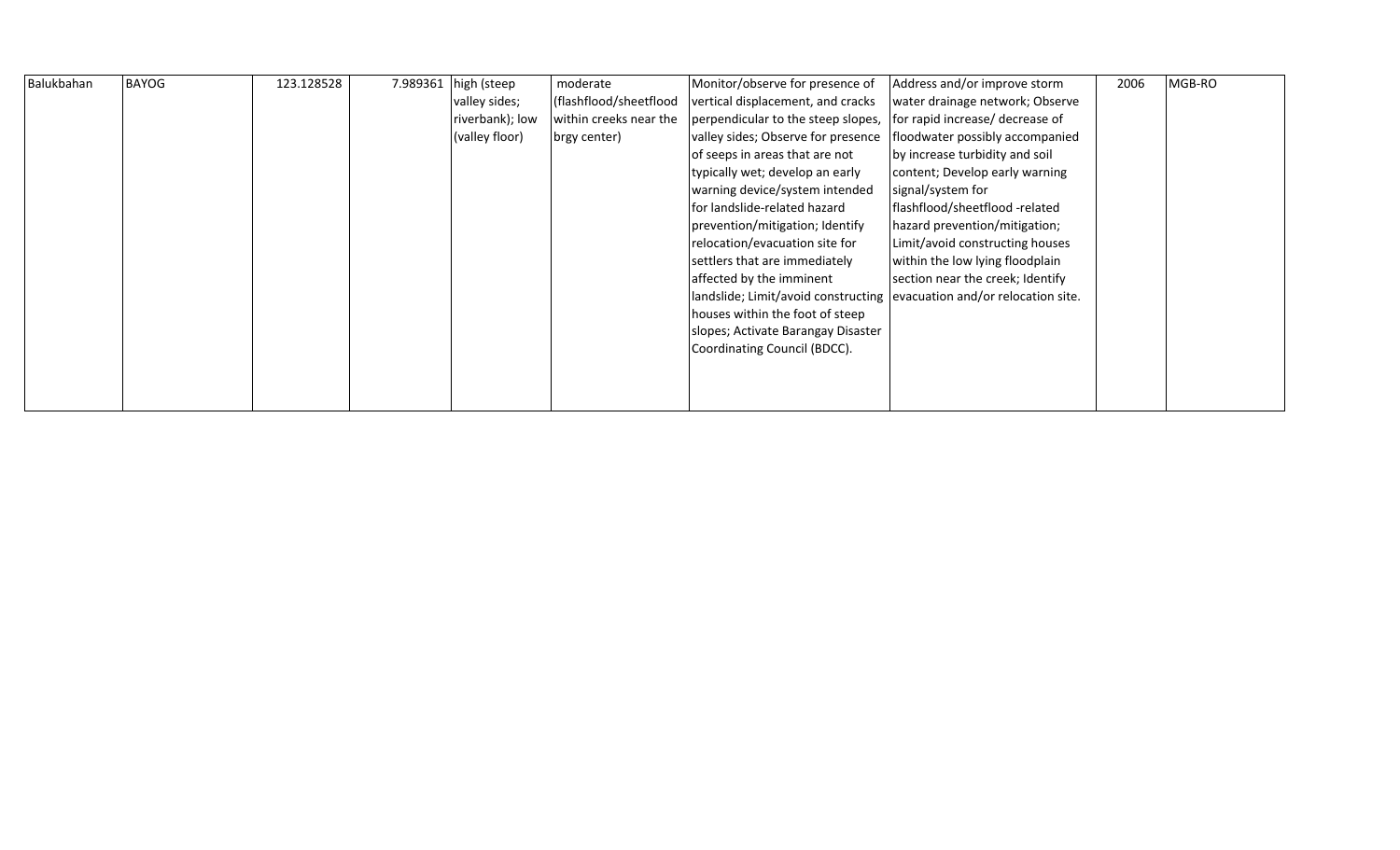| Balumbunan | <b>BAYOG</b> | 123.091611 | 7.884389 high (steep ridge | low to moderate        | The barangay center is situated     | Observe for rapid increase/       | 2006 | MGB-RO |
|------------|--------------|------------|----------------------------|------------------------|-------------------------------------|-----------------------------------|------|--------|
|            |              |            | slopes and                 | (flashflood/sheetflood | within the mis slope;               | decrease of floodwater possibly   |      |        |
|            |              |            | gully/valley               | within creeks/gullies) | Monitor/observe for presence of     | accompanied by increase turbidity |      |        |
|            |              |            | sides; road cuts)          |                        | vertical displacement, and cracks   | and soil content.                 |      |        |
|            |              |            |                            |                        | perpendicular to the steep slopes,  |                                   |      |        |
|            |              |            |                            |                        | valley sides; Observe for presence  |                                   |      |        |
|            |              |            |                            |                        | of seeps in areas that are not      |                                   |      |        |
|            |              |            |                            |                        | typically wet; develop an early     |                                   |      |        |
|            |              |            |                            |                        | warning device/system intended      |                                   |      |        |
|            |              |            |                            |                        | for landslide-related hazard        |                                   |      |        |
|            |              |            |                            |                        | prevention/mitigation; Identify     |                                   |      |        |
|            |              |            |                            |                        | relocation/evacuation site for      |                                   |      |        |
|            |              |            |                            |                        | settlers that are immediately       |                                   |      |        |
|            |              |            |                            |                        | affected by the imminent            |                                   |      |        |
|            |              |            |                            |                        | landslide; Limit/avoid constructing |                                   |      |        |
|            |              |            |                            |                        | houses within the foot of steep     |                                   |      |        |
|            |              |            |                            |                        | slopes; Activate Barangay Disaster  |                                   |      |        |
|            |              |            |                            |                        | Coordinating Council (BDCC).        |                                   |      |        |
|            |              |            |                            |                        |                                     |                                   |      |        |
|            |              |            |                            |                        |                                     |                                   |      |        |
|            |              |            |                            |                        |                                     |                                   |      |        |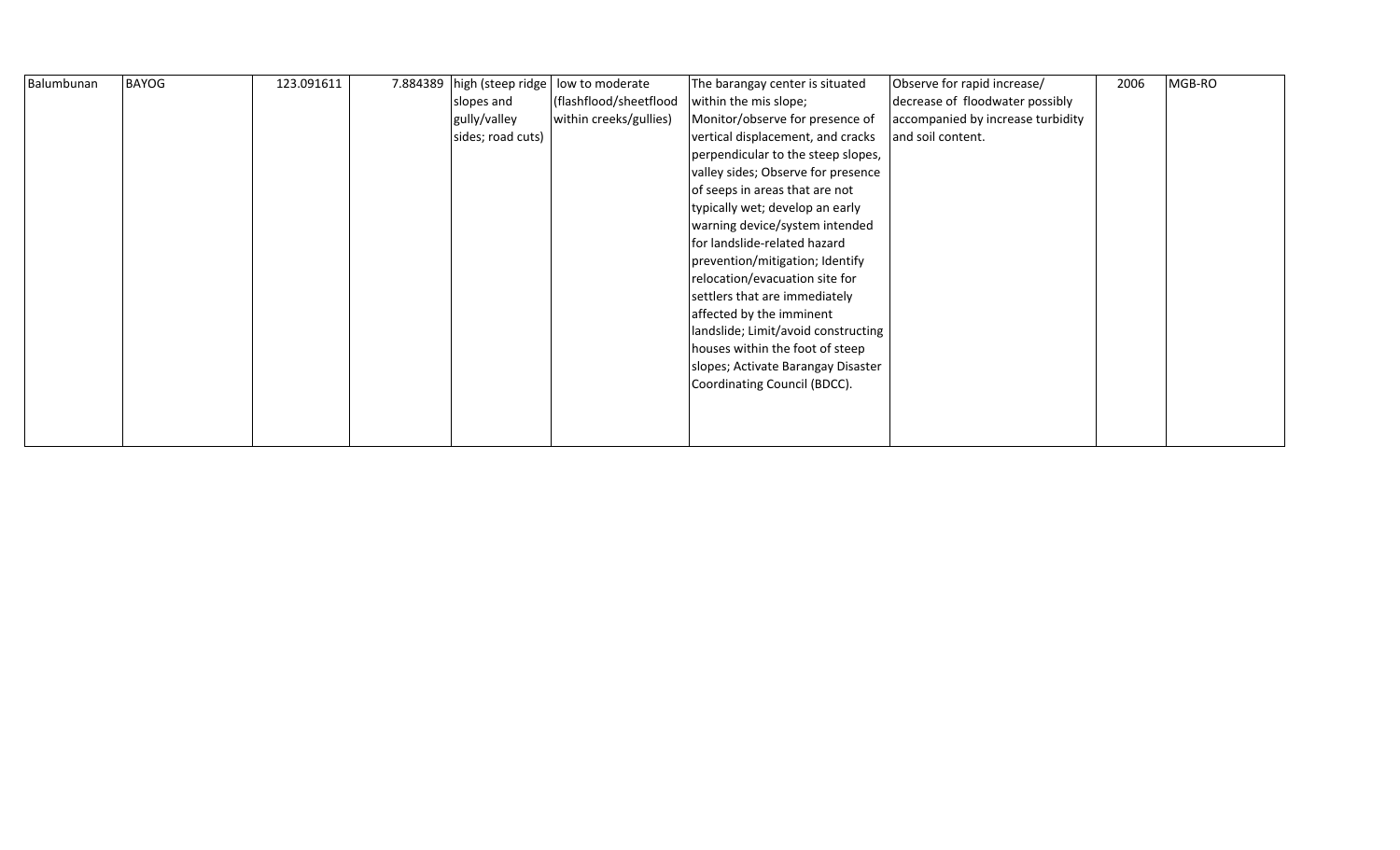| Bantal | <b>BAYOG</b> | 123.024444 | 7.923417 | high (steep       | high                                   | Monitor/observe for presence of                                        | Address and/or improve storm     | 2006 | MGB-RO |
|--------|--------------|------------|----------|-------------------|----------------------------------------|------------------------------------------------------------------------|----------------------------------|------|--------|
|        |              |            |          | valley sides;     | (flashflood/sheetflood                 | vertical displacement, and cracks                                      | water drainage network; Observe  |      |        |
|        |              |            |          | riverbank; road   | within river                           | perpendicular to the steep slopes,                                     | for rapid increase/ decrease of  |      |        |
|        |              |            |          |                   | cuts); low (valley channels/floodplain | valley sides; Observe for presence                                     | floodwater possibly accompanied  |      |        |
|        |              |            |          | floor)            |                                        | of seeps in areas that are not                                         | by increase turbidity and soil   |      |        |
|        |              |            |          |                   |                                        | typically wet; develop an early                                        | content; Develop early warning   |      |        |
|        |              |            |          |                   |                                        | warning device/system intended                                         | signal/system for                |      |        |
|        |              |            |          |                   |                                        | for landslide-related hazard                                           | flashflood/sheetflood -related   |      |        |
|        |              |            |          |                   |                                        | prevention/mitigation; Identify                                        | hazard prevention/mitigation;    |      |        |
|        |              |            |          |                   |                                        | relocation/evacuation site for                                         | Limit/avoid constructing houses  |      |        |
|        |              |            |          |                   |                                        | settlers that are immediately                                          | within the low lying floodplain  |      |        |
|        |              |            |          |                   |                                        | affected by the imminent                                               | section near the river; Identify |      |        |
|        |              |            |          |                   |                                        | landslide; Limit/avoid constructing evacuation and/or relocation site. |                                  |      |        |
|        |              |            |          |                   |                                        | houses within the foot of steep                                        |                                  |      |        |
|        |              |            |          |                   |                                        | slopes; Activate Barangay Disaster                                     |                                  |      |        |
|        |              |            |          |                   |                                        | Coordinating Council (BDCC).                                           |                                  |      |        |
|        |              |            |          |                   |                                        |                                                                        |                                  |      |        |
|        |              |            |          |                   |                                        |                                                                        |                                  |      |        |
|        |              |            |          |                   |                                        |                                                                        |                                  |      |        |
| Bobuan | <b>BAYOG</b> | 123.081896 | 7.954105 | low to moderate   | low (flashflood within                 | Monitor/observe for presence of                                        | Address and/or improve storm     | 2006 | MGB-RO |
|        |              |            |          | (brgy. proper;    | creeks/gullies)                        | vertical displacement, and cracks                                      | water drainage network; Observe  |      |        |
|        |              |            |          | top ridge); high  |                                        | perpendicular to the steep slopes,                                     | for rapid increase/ decrease of  |      |        |
|        |              |            |          | (steep ridge      |                                        | valley sides; Observe for presence                                     | floodwater possibly accompanied  |      |        |
|        |              |            |          | slopes; gully     |                                        | of seeps in areas that are not                                         | by increase turbidity and soil   |      |        |
|        |              |            |          | sides; road cuts) |                                        | typically wet; develop an early                                        | content.                         |      |        |
|        |              |            |          |                   |                                        | warning device/system intended                                         |                                  |      |        |
|        |              |            |          |                   |                                        | for landslide-related hazard                                           |                                  |      |        |
|        |              |            |          |                   |                                        | prevention/mitigation; Activate                                        |                                  |      |        |
|        |              |            |          |                   |                                        | <b>Barangay Disaster Coordinating</b>                                  |                                  |      |        |
|        |              |            |          |                   |                                        | Council (BDCC).                                                        |                                  |      |        |
|        |              |            |          |                   |                                        |                                                                        |                                  |      |        |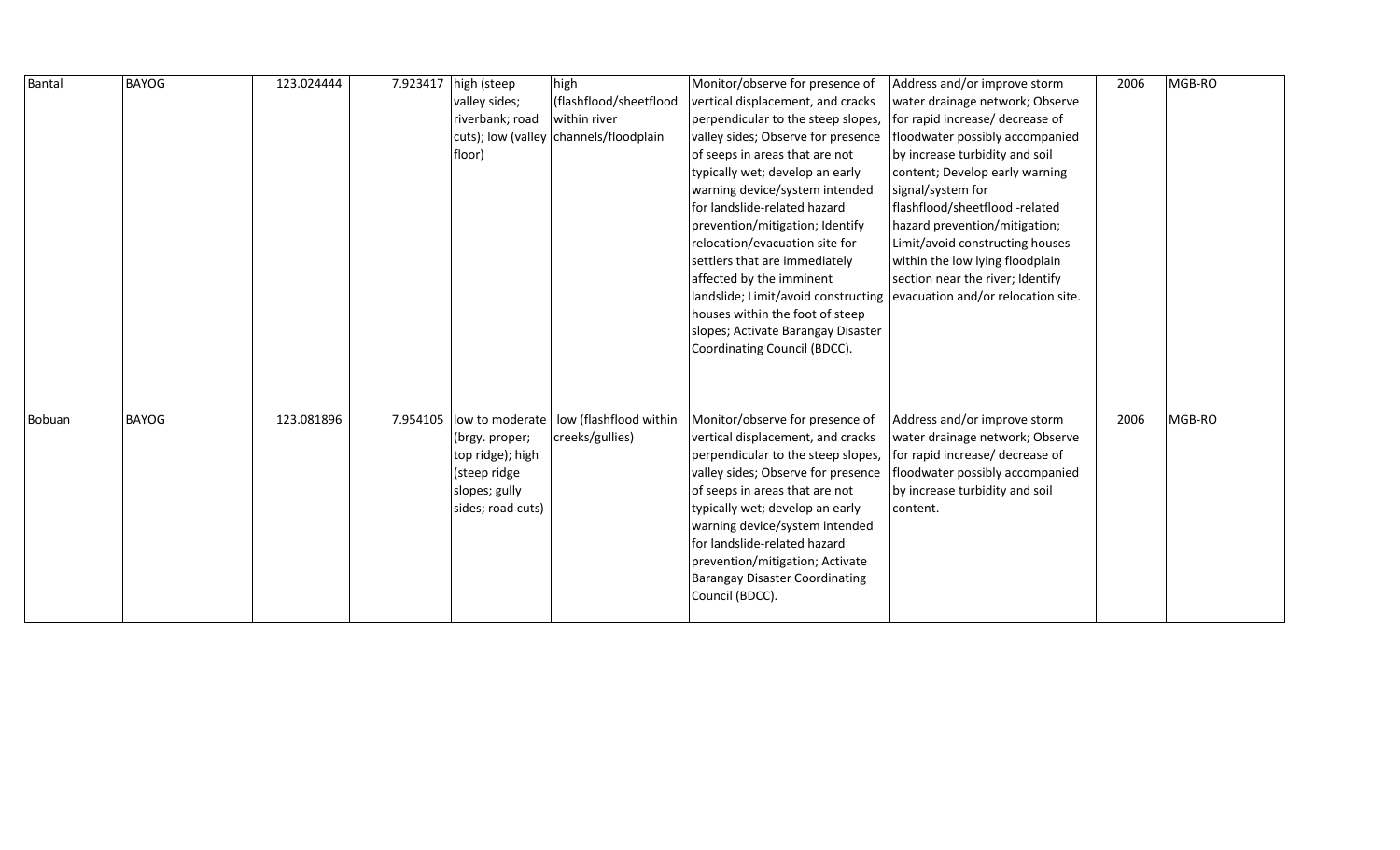| <b>Camp Blessing</b> | <b>BAYOG</b> | 123.067583 | 7.869250 | moderate to       | high                   | Monitor/observe for presence of                                        | Address and/or improve storm       | 2006 | MGB-RO |
|----------------------|--------------|------------|----------|-------------------|------------------------|------------------------------------------------------------------------|------------------------------------|------|--------|
|                      |              |            |          | high (steep       | (flashflood/sheetflood | vertical displacement, and cracks                                      | water drainage network; Observe    |      |        |
|                      |              |            |          | valley sides;     | within Sibuguey River  | perpendicular to the steep slopes,                                     | for rapid increase/ decrease of    |      |        |
|                      |              |            |          | riverbank); low   | floodplain)            | valley sides; Observe for presence                                     | floodwater possibly accompanied    |      |        |
|                      |              |            |          | (valley floor;    |                        | of seeps in areas that are not                                         | by increase turbidity and soil     |      |        |
|                      |              |            |          | brgy center)      |                        | typically wet; develop an early                                        | content; Develop early warning     |      |        |
|                      |              |            |          |                   |                        | warning device/system intended                                         | signal/system for                  |      |        |
|                      |              |            |          |                   |                        | for landslide-related hazard                                           | flashflood/sheetflood -related     |      |        |
|                      |              |            |          |                   |                        | prevention/mitigation; Identify                                        | hazard prevention/mitigation;      |      |        |
|                      |              |            |          |                   |                        | relocation/evacuation site for                                         | Limit/avoid constructing houses    |      |        |
|                      |              |            |          |                   |                        | settlers that are immediately                                          | within the low lying floodplain    |      |        |
|                      |              |            |          |                   |                        | affected by the imminent                                               | section near the creek; Identify   |      |        |
|                      |              |            |          |                   |                        | landslide; Limit/avoid constructing evacuation and/or relocation site. |                                    |      |        |
|                      |              |            |          |                   |                        | houses within the foot of steep                                        |                                    |      |        |
|                      |              |            |          |                   |                        | slopes; Activate Barangay Disaster                                     |                                    |      |        |
|                      |              |            |          |                   |                        | Coordinating Council (BDCC).                                           |                                    |      |        |
|                      |              |            |          |                   |                        |                                                                        |                                    |      |        |
|                      |              |            |          |                   |                        |                                                                        |                                    |      |        |
|                      |              |            |          |                   |                        |                                                                        |                                    |      |        |
| Canoayan             | <b>BAYOG</b> | 123.070083 | 7.959028 | low (brgy         | low to moderate        | Monitor/observe for presence of                                        | Address and/or improve storm       | 2006 | MGB-RO |
|                      |              |            |          | center);          | (flashflood within     | vertical displacement, and cracks                                      | water drainage network; Observe    |      |        |
|                      |              |            |          | moderate to       | creeks/gullies)        | perpendicular to the steep slopes,                                     | for rapid increase/ decrease of    |      |        |
|                      |              |            |          | high (steep ridge |                        | valley sides; Observe for presence                                     | floodwater possibly accompanied    |      |        |
|                      |              |            |          | slopes;           |                        | of seeps in areas that are not                                         | by increase turbidity and soil     |      |        |
|                      |              |            |          | riverbank; road   |                        | typically wet; develop an early                                        | content; Develop early warning     |      |        |
|                      |              |            |          | cuts)             |                        | warning device/system intended                                         | signal/system for                  |      |        |
|                      |              |            |          |                   |                        | for landslide-related hazard                                           | flashflood/sheetflood -related     |      |        |
|                      |              |            |          |                   |                        | prevention/mitigation; Activate                                        | hazard prevention/mitigation;      |      |        |
|                      |              |            |          |                   |                        | <b>Barangay Disaster Coordinating</b>                                  | Limit/avoid constructing houses    |      |        |
|                      |              |            |          |                   |                        | Council (BDCC).                                                        | near the creek channels; Identify  |      |        |
|                      |              |            |          |                   |                        |                                                                        | evacuation and/or relocation site. |      |        |
|                      |              |            |          |                   |                        |                                                                        |                                    |      |        |
|                      |              |            |          |                   |                        |                                                                        |                                    |      |        |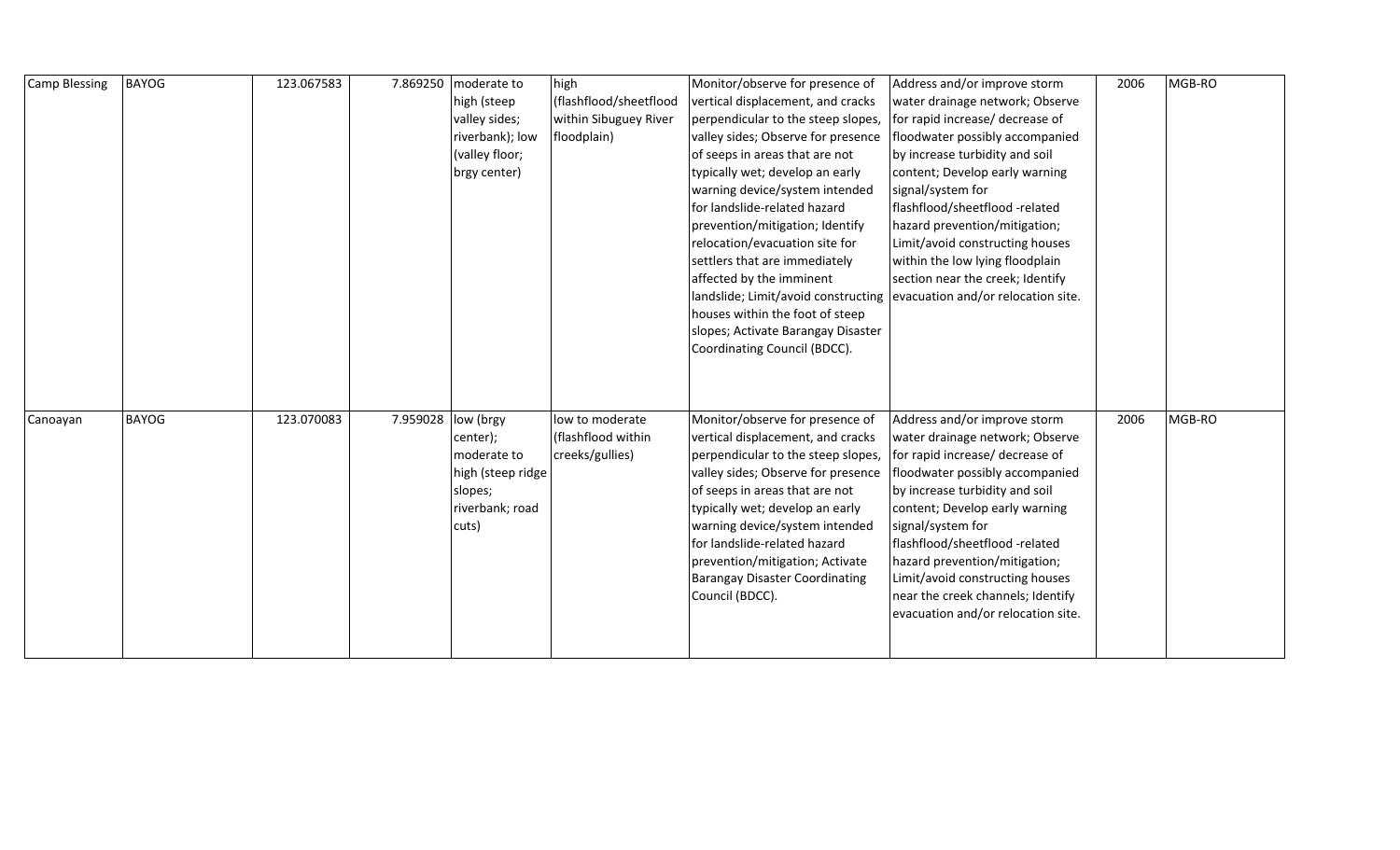| Conacon | <b>BAYOG</b> | 123.064583 | 7.918556 high (steep ridge low |                        | The barangay center is situated     | Observe for rapid increase/       | 2006 | MGB-RO |
|---------|--------------|------------|--------------------------------|------------------------|-------------------------------------|-----------------------------------|------|--------|
|         |              |            | slopes and                     | (flashflood/sheetflood | within the mis slope of a narrow    | decrease of floodwater possibly   |      |        |
|         |              |            | gully/valley                   | within creeks/gullies) | ridge; Monitor/observe for          | accompanied by increase turbidity |      |        |
|         |              |            | sides; road cuts)              |                        | presence of vertical displacement,  | and soil content.                 |      |        |
|         |              |            |                                |                        | and cracks perpendicular to the     |                                   |      |        |
|         |              |            |                                |                        | steep slopes, valley sides; Observe |                                   |      |        |
|         |              |            |                                |                        | for presence of seeps in areas that |                                   |      |        |
|         |              |            |                                |                        | are not typically wet; develop an   |                                   |      |        |
|         |              |            |                                |                        | early warning device/system         |                                   |      |        |
|         |              |            |                                |                        | intended for landslide-related      |                                   |      |        |
|         |              |            |                                |                        | hazard prevention/mitigation;       |                                   |      |        |
|         |              |            |                                |                        | Identify relocation/evacuation site |                                   |      |        |
|         |              |            |                                |                        | for settlers that are immediately   |                                   |      |        |
|         |              |            |                                |                        | affected by the imminent            |                                   |      |        |
|         |              |            |                                |                        | landslide; Limit/avoid constructing |                                   |      |        |
|         |              |            |                                |                        | houses within the foot of steep     |                                   |      |        |
|         |              |            |                                |                        | slopes; Activate Barangay Disaster  |                                   |      |        |
|         |              |            |                                |                        | Coordinating Council (BDCC).        |                                   |      |        |
|         |              |            |                                |                        |                                     |                                   |      |        |
|         |              |            |                                |                        |                                     |                                   |      |        |
|         |              |            |                                |                        |                                     |                                   |      |        |
|         |              |            |                                |                        |                                     |                                   |      |        |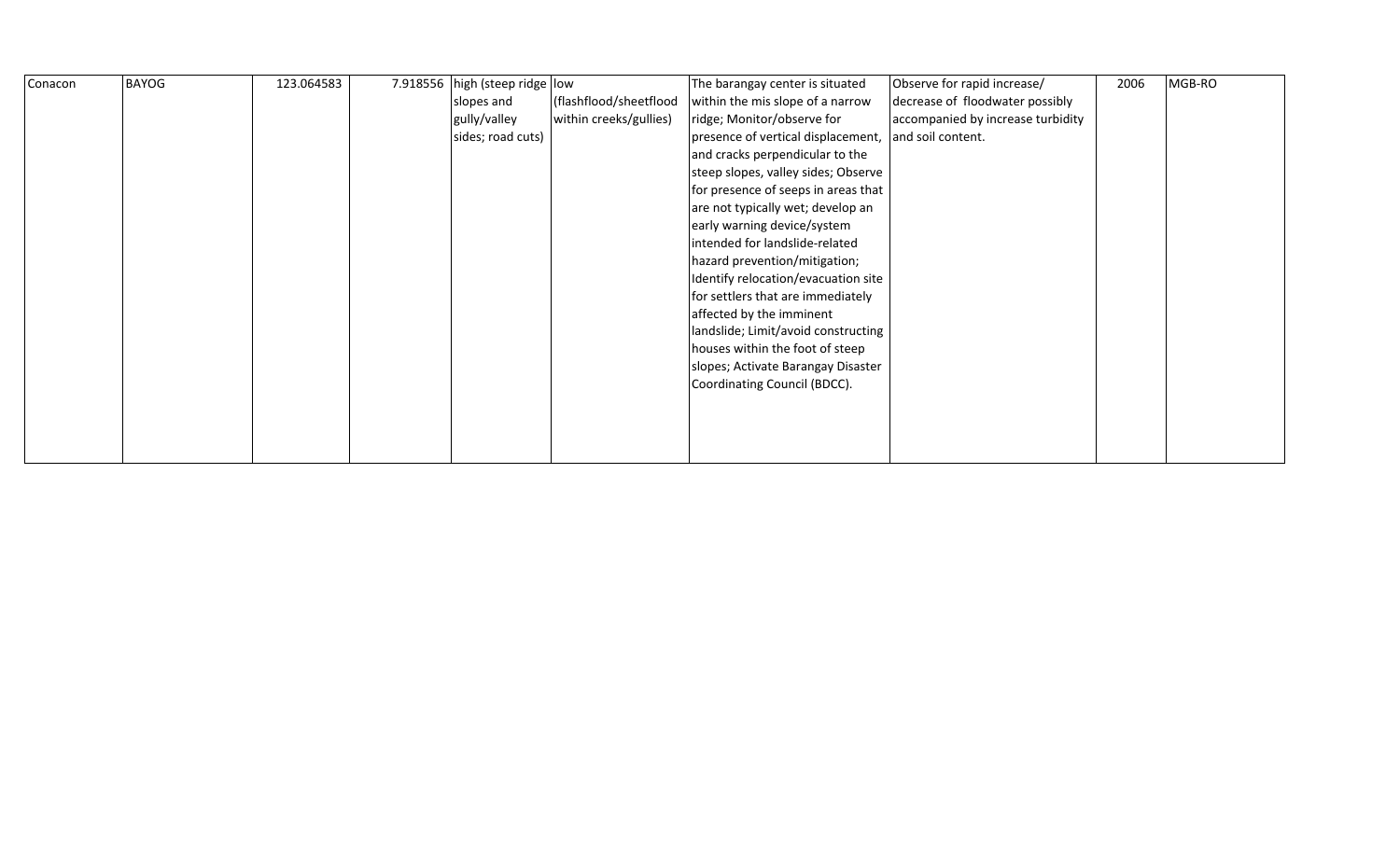| Dagum | <b>BAYOG</b> | 123.101778 | 7.901611 | moderate to        | moderate               | Monitor/observe for presence of                                        | Address and/or improve storm     | 2006 | MGB-RO |
|-------|--------------|------------|----------|--------------------|------------------------|------------------------------------------------------------------------|----------------------------------|------|--------|
|       |              |            |          | high (steep        | (flashflood/sheetflood | vertical displacement, and cracks                                      | water drainage network; Observe  |      |        |
|       |              |            |          | valley sides;      | within river           | perpendicular to the steep slopes,                                     | for rapid increase/ decrease of  |      |        |
|       |              |            |          | riverbank; road    | channels/floodplain    | valley sides; Observe for presence                                     | floodwater possibly accompanied  |      |        |
|       |              |            |          | cuts); low (valley |                        | of seeps in areas that are not                                         | by increase turbidity and soil   |      |        |
|       |              |            |          | floor)             |                        | typically wet; develop an early                                        | content; Develop early warning   |      |        |
|       |              |            |          |                    |                        | warning device/system intended                                         | signal/system for                |      |        |
|       |              |            |          |                    |                        | for landslide-related hazard                                           | flashflood/sheetflood -related   |      |        |
|       |              |            |          |                    |                        | prevention/mitigation; Identify                                        | hazard prevention/mitigation;    |      |        |
|       |              |            |          |                    |                        | relocation/evacuation site for                                         | Limit/avoid constructing houses  |      |        |
|       |              |            |          |                    |                        | settlers that are immediately                                          | within the low lying floodplain  |      |        |
|       |              |            |          |                    |                        | affected by the imminent                                               | section near the river; Identify |      |        |
|       |              |            |          |                    |                        | landslide; Limit/avoid constructing evacuation and/or relocation site. |                                  |      |        |
|       |              |            |          |                    |                        | houses within the foot of steep                                        |                                  |      |        |
|       |              |            |          |                    |                        | slopes; Activate Barangay Disaster                                     |                                  |      |        |
|       |              |            |          |                    |                        | Coordinating Council (BDCC).                                           |                                  |      |        |
|       |              |            |          |                    |                        |                                                                        |                                  |      |        |
|       |              |            |          |                    |                        |                                                                        |                                  |      |        |
|       |              |            |          |                    |                        |                                                                        |                                  |      |        |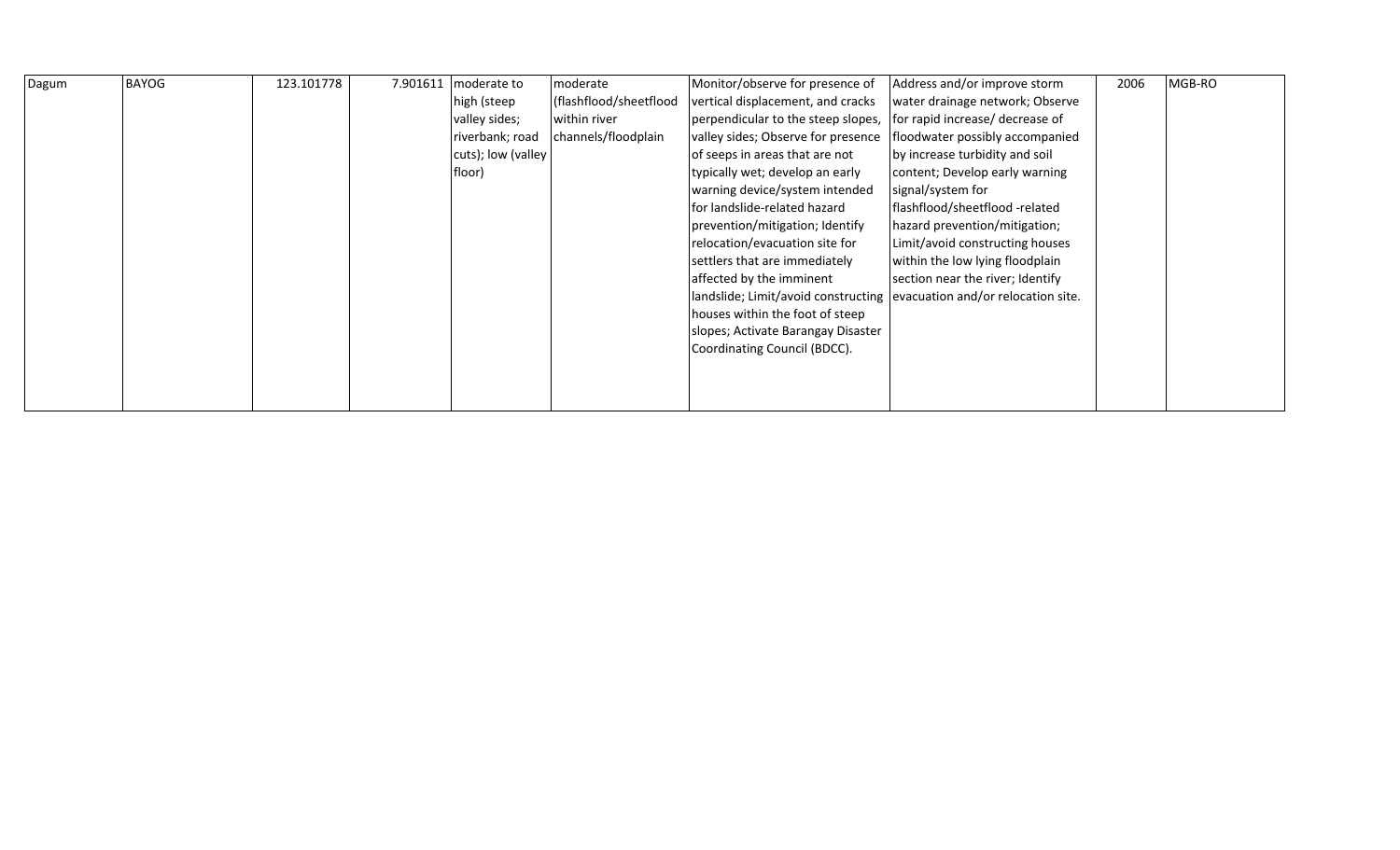| Damit | <b>BAYOG</b> | 122.999389 | 7.825944 | moderate to     | low to moderate        | Brg;y center is located within the  | Address and/or improve storm       | 2006 | MGB-RO |
|-------|--------------|------------|----------|-----------------|------------------------|-------------------------------------|------------------------------------|------|--------|
|       |              |            |          | high (steep     | (flashflood/sheetflood | footslope of steep ridge);          | water drainage network; Observe    |      |        |
|       |              |            |          |                 |                        |                                     |                                    |      |        |
|       |              |            |          | valley sides;   | within Sibuguey River  | Monitor/observe for presence of     | for rapid increase/ decrease of    |      |        |
|       |              |            |          | riverbank); low | floodplain)            | vertical displacement, and cracks   | floodwater possibly accompanied    |      |        |
|       |              |            |          | (valley floor;  |                        | perpendicular to the steep slopes,  | by increase turbidity and soil     |      |        |
|       |              |            |          | brgy center)    |                        | valley sides; Observe for presence  | content; Develop early warning     |      |        |
|       |              |            |          |                 |                        | of seeps in areas that are not      | signal/system for                  |      |        |
|       |              |            |          |                 |                        | typically wet; develop an early     | flashflood/sheetflood -related     |      |        |
|       |              |            |          |                 |                        | warning device/system intended      | hazard prevention/mitigation;      |      |        |
|       |              |            |          |                 |                        | for landslide-related hazard        | Limit/avoid constructing houses    |      |        |
|       |              |            |          |                 |                        | prevention/mitigation; Identify     | within the low lying floodplain    |      |        |
|       |              |            |          |                 |                        | relocation/evacuation site for      | section near the creek; Identify   |      |        |
|       |              |            |          |                 |                        | settlers that are immediately       | evacuation and/or relocation site. |      |        |
|       |              |            |          |                 |                        | affected by the imminent            |                                    |      |        |
|       |              |            |          |                 |                        | landslide; Limit/avoid constructing |                                    |      |        |
|       |              |            |          |                 |                        | houses within the foot of steep     |                                    |      |        |
|       |              |            |          |                 |                        | slopes; Activate Barangay Disaster  |                                    |      |        |
|       |              |            |          |                 |                        | Coordinating Council (BDCC).        |                                    |      |        |
|       |              |            |          |                 |                        |                                     |                                    |      |        |
|       |              |            |          |                 |                        |                                     |                                    |      |        |
|       |              |            |          |                 |                        |                                     |                                    |      |        |
|       |              |            |          |                 |                        |                                     |                                    |      |        |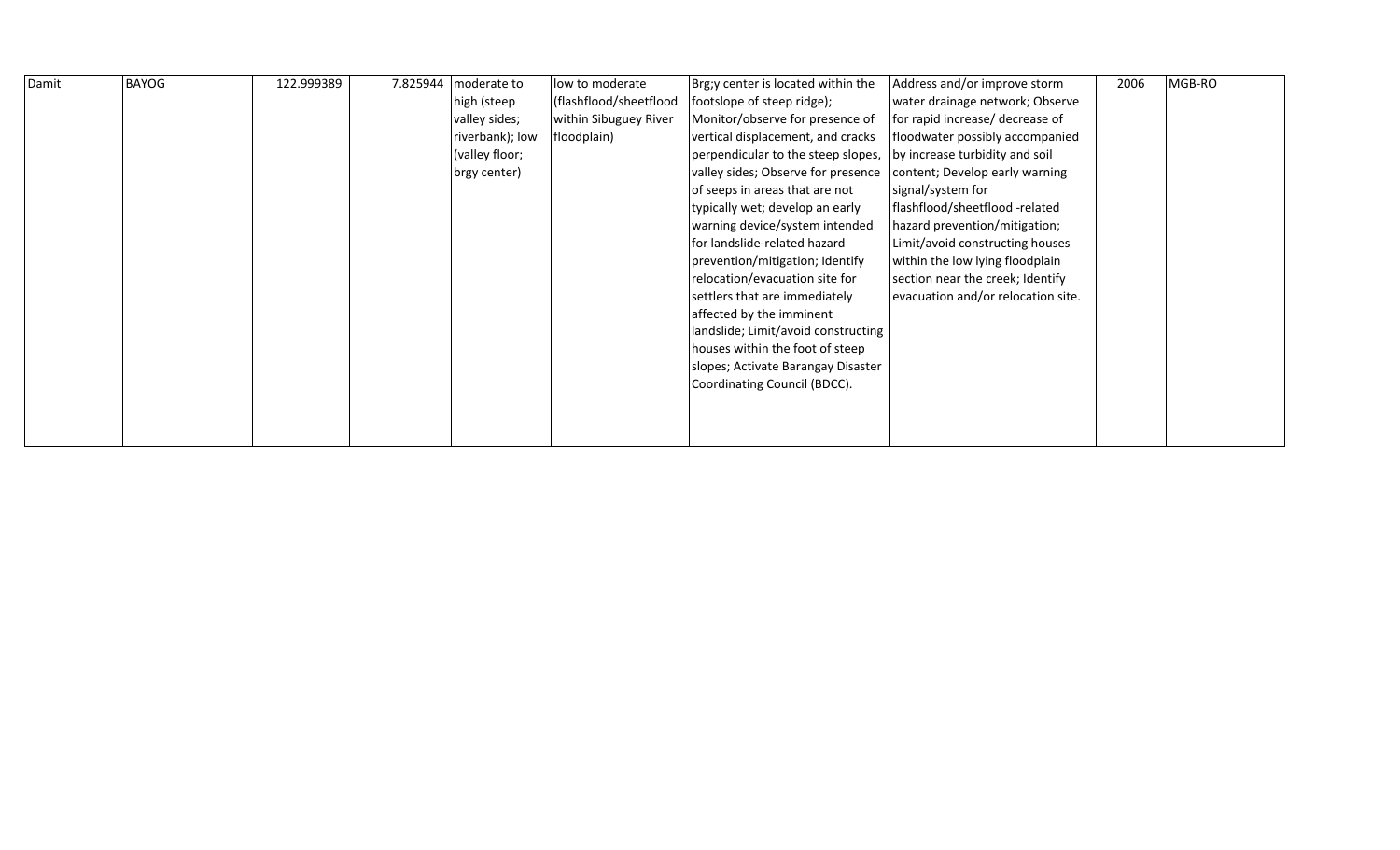| Datagan | <b>BAYOG</b> | 123.100500 | 7.953306 high (steep | high                                   | Monitor/observe for presence of                                        | Address and/or improve storm                                    | 2006 | MGB-RO |
|---------|--------------|------------|----------------------|----------------------------------------|------------------------------------------------------------------------|-----------------------------------------------------------------|------|--------|
|         |              |            | valley sides;        | (flashflood/sheetflood                 | vertical displacement, and cracks                                      | water drainage network; Observe                                 |      |        |
|         |              |            | riverbank; road      | within river                           | perpendicular to the steep slopes,                                     | for rapid increase/ decrease of                                 |      |        |
|         |              |            |                      | cuts); low (valley channels/floodplain | valley sides; Observe for presence                                     | floodwater possibly accompanied                                 |      |        |
|         |              |            | floor)               |                                        | of seeps in areas that are not                                         | by increase turbidity and soil                                  |      |        |
|         |              |            |                      |                                        | typically wet; develop an early                                        | content; Develop early warning                                  |      |        |
|         |              |            |                      |                                        | warning device/system intended                                         | signal/system for                                               |      |        |
|         |              |            |                      |                                        | for landslide-related hazard                                           | flashflood/sheetflood -related                                  |      |        |
|         |              |            |                      |                                        | prevention/mitigation; Identify                                        | hazard prevention/mitigation;                                   |      |        |
|         |              |            |                      |                                        | relocation/evacuation site for                                         | Limit/avoid constructing houses                                 |      |        |
|         |              |            |                      |                                        | settlers that are immediately                                          | within the low lying floodplain                                 |      |        |
|         |              |            |                      |                                        | affected by the imminent                                               | section near the river; Identify                                |      |        |
|         |              |            |                      |                                        | landslide; Limit/avoid constructing evacuation and/or relocation site. |                                                                 |      |        |
|         |              |            |                      |                                        | houses within the foot of steep                                        |                                                                 |      |        |
|         |              |            |                      |                                        | slopes; Activate Barangay Disaster                                     |                                                                 |      |        |
|         |              |            |                      |                                        | Coordinating Council (BDCC).                                           |                                                                 |      |        |
|         |              |            |                      |                                        |                                                                        |                                                                 |      |        |
|         |              |            |                      |                                        |                                                                        |                                                                 |      |        |
|         |              |            |                      |                                        |                                                                        |                                                                 |      |        |
| Depase  | <b>BAYOG</b> | 123.056111 | 7.831361 none to low |                                        | Address riverbank erosion by                                           | Address and/or improve storm                                    | 2006 | MGB-RO |
|         |              |            | (valley floor of     |                                        | constructing properly engineered                                       | water drainage network; Observe                                 |      |        |
|         |              |            | Sibuguer River       |                                        | embankment protection; Activate                                        | for rapid increase/ decrease of                                 |      |        |
|         |              |            | drainage             |                                        | <b>Barangay Disaster Coordinating</b>                                  | floodwater possibly accompanied                                 |      |        |
|         |              |            | system); high        |                                        | Council (BDCC).                                                        | by increase turbidity and soil                                  |      |        |
|         |              |            | (riverbank)          |                                        |                                                                        | content; Develop early warning                                  |      |        |
|         |              |            |                      |                                        |                                                                        | signal/system for                                               |      |        |
|         |              |            |                      |                                        |                                                                        | flashflood/sheetflood -related                                  |      |        |
|         |              |            |                      |                                        |                                                                        | hazard prevention/mitigation;                                   |      |        |
|         |              |            |                      |                                        |                                                                        | Limit/avoid constructing houses                                 |      |        |
|         |              |            |                      |                                        |                                                                        | within the low lying unprotected<br>floodplain section near the |      |        |
|         |              |            |                      |                                        |                                                                        |                                                                 |      |        |
|         |              |            |                      |                                        |                                                                        |                                                                 |      |        |
|         |              |            |                      |                                        |                                                                        | River; Identify evacuation and/or                               |      |        |
|         |              |            |                      |                                        |                                                                        | relocation site.                                                |      |        |
|         |              |            |                      |                                        |                                                                        |                                                                 |      |        |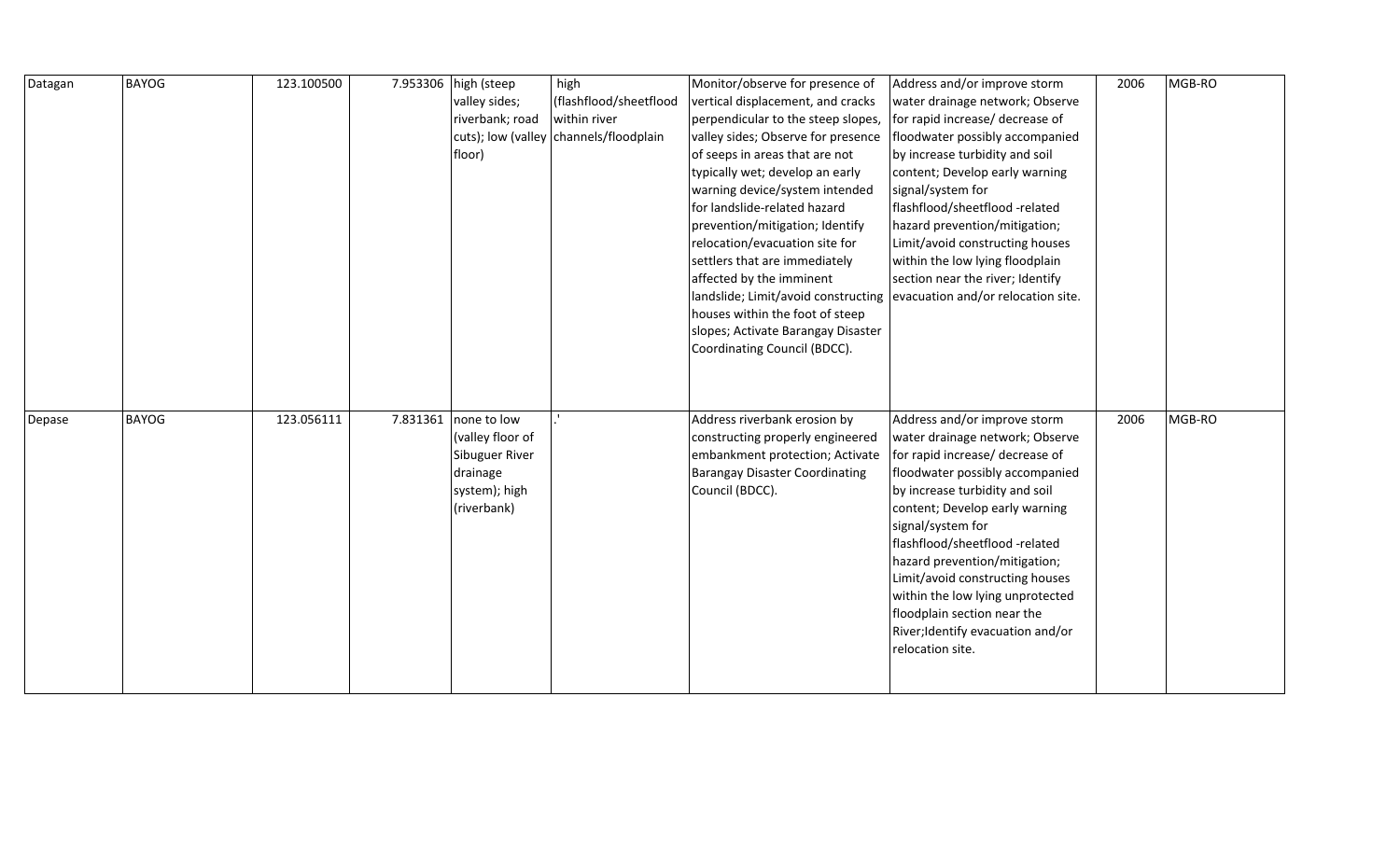| Deporehan | <b>BAYOG</b> | 123.049889 | 7.958639 moderate to | low (flashflood within | Brgy center is located along the    | Observe for rapid increase/       | 2006 | MGB-RO |
|-----------|--------------|------------|----------------------|------------------------|-------------------------------------|-----------------------------------|------|--------|
|           |              |            | high                 | gullies/creeks)        | midslope of moderate to steep       | decrease of floodwater possibly   |      |        |
|           |              |            |                      |                        | ridge); Monitor/observe for         | accompanied by increase turbidity |      |        |
|           |              |            |                      |                        | presence of vertical displacement,  | and soil content;                 |      |        |
|           |              |            |                      |                        | and cracks perpendicular to the     |                                   |      |        |
|           |              |            |                      |                        | steep slopes, gully sides; Observe  |                                   |      |        |
|           |              |            |                      |                        | for presence of seeps in areas that |                                   |      |        |
|           |              |            |                      |                        | are not typically wet; develop an   |                                   |      |        |
|           |              |            |                      |                        | early warning device/system         |                                   |      |        |
|           |              |            |                      |                        | intended for landslide-related      |                                   |      |        |
|           |              |            |                      |                        | hazard prevention/mitigation;       |                                   |      |        |
|           |              |            |                      |                        | Identify relocation/evacuation site |                                   |      |        |
|           |              |            |                      |                        | for settlers that are immediately   |                                   |      |        |
|           |              |            |                      |                        | affected by the imminent            |                                   |      |        |
|           |              |            |                      |                        | landslide; Limit/avoid constructing |                                   |      |        |
|           |              |            |                      |                        | houses within the foot of steep     |                                   |      |        |
|           |              |            |                      |                        | slopes; Activate Barangay Disaster  |                                   |      |        |
|           |              |            |                      |                        | Coordinating Council (BDCC).        |                                   |      |        |
|           |              |            |                      |                        |                                     |                                   |      |        |
|           |              |            |                      |                        |                                     |                                   |      |        |
|           |              |            |                      |                        |                                     |                                   |      |        |
|           |              |            |                      |                        |                                     |                                   |      |        |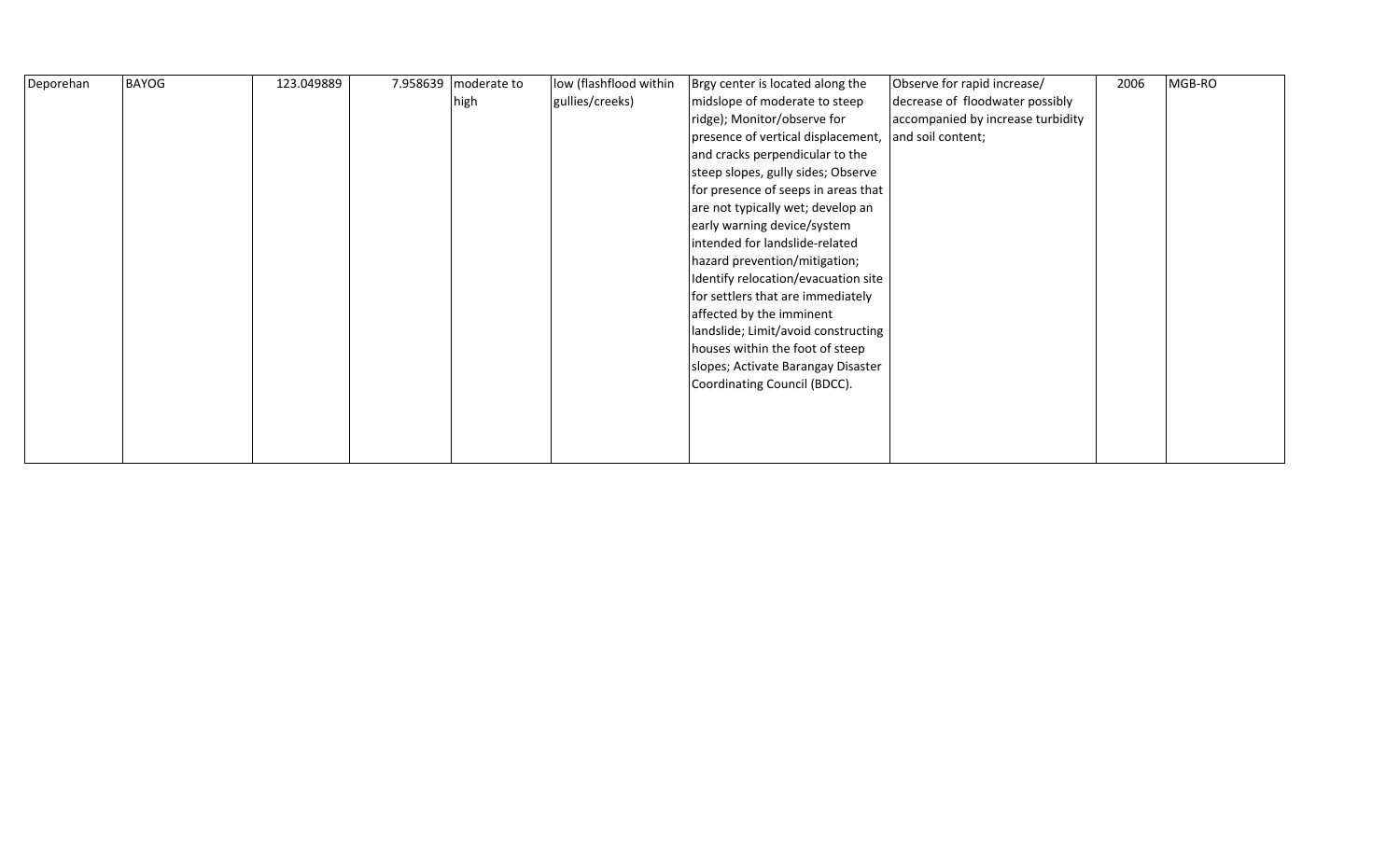| Depore | <b>BAYOG</b> | 123.012056 | 7.845722 | high (steep     | low to moderate        | Brg;y center is located within the  | Address and/or improve storm       | 2006 | MGB-RO |
|--------|--------------|------------|----------|-----------------|------------------------|-------------------------------------|------------------------------------|------|--------|
|        |              |            |          | valley sides;   | (flashflood/sheetflood | footslope os steep ridge);          | water drainage network; Observe    |      |        |
|        |              |            |          | riverbank); low | within Sibuguey River  | Monitor/observe for presence of     | for rapid increase/ decrease of    |      |        |
|        |              |            |          | (valley floor;  | floodplain)            | vertical displacement, and cracks   | floodwater possibly accompanied    |      |        |
|        |              |            |          | brgy center)    |                        | perpendicular to the steep slopes,  | by increase turbidity and soil     |      |        |
|        |              |            |          |                 |                        | valley sides; Observe for presence  | content; Develop early warning     |      |        |
|        |              |            |          |                 |                        | of seeps in areas that are not      | signal/system for                  |      |        |
|        |              |            |          |                 |                        | typically wet; develop an early     | flashflood/sheetflood-related      |      |        |
|        |              |            |          |                 |                        | warning device/system intended      | hazard prevention/mitigation;      |      |        |
|        |              |            |          |                 |                        | for landslide-related hazard        | Limit/avoid constructing houses    |      |        |
|        |              |            |          |                 |                        | prevention/mitigation; Identify     | within the low lying floodplain    |      |        |
|        |              |            |          |                 |                        | relocation/evacuation site for      | section near the creek; Identify   |      |        |
|        |              |            |          |                 |                        | settlers that are immediately       | evacuation and/or relocation site. |      |        |
|        |              |            |          |                 |                        | affected by the imminent            |                                    |      |        |
|        |              |            |          |                 |                        | landslide; Limit/avoid constructing |                                    |      |        |
|        |              |            |          |                 |                        | houses within the foot of steep     |                                    |      |        |
|        |              |            |          |                 |                        | slopes; Activate Barangay Disaster  |                                    |      |        |
|        |              |            |          |                 |                        | Coordinating Council (BDCC).        |                                    |      |        |
|        |              |            |          |                 |                        |                                     |                                    |      |        |
|        |              |            |          |                 |                        |                                     |                                    |      |        |
|        |              |            |          |                 |                        |                                     |                                    |      |        |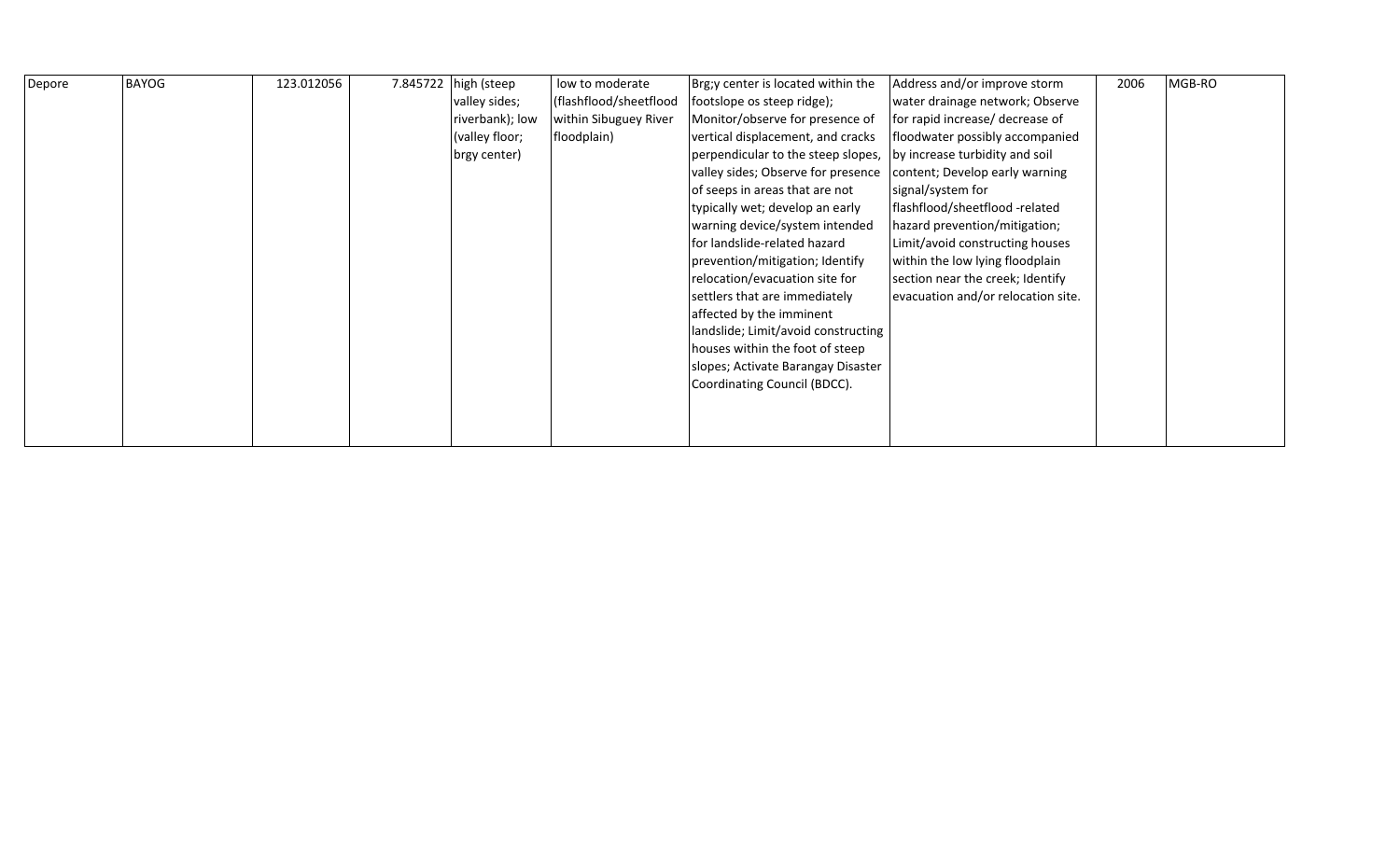| Dimalinao | <b>BAYOG</b> | 123.004472 | 7.907667 | high (steep                     | high                                   | Monitor/observe for presence of                                      | Address and/or improve storm       | 2006 | MGB-RO |
|-----------|--------------|------------|----------|---------------------------------|----------------------------------------|----------------------------------------------------------------------|------------------------------------|------|--------|
|           |              |            |          | valley sides;                   | (flashflood/sheetflood                 | vertical displacement, and cracks                                    | water drainage network; Observe    |      |        |
|           |              |            |          | riverbank; road                 | within river                           | perpendicular to the steep slopes,                                   | for rapid increase/ decrease of    |      |        |
|           |              |            |          |                                 | cuts); low (valley channels/floodplain | valley sides; Observe for presence                                   | floodwater possibly accompanied    |      |        |
|           |              |            |          | floor)                          |                                        | of seeps in areas that are not                                       | by increase turbidity and soil     |      |        |
|           |              |            |          |                                 |                                        | typically wet; develop an early                                      | content; Develop early warning     |      |        |
|           |              |            |          |                                 |                                        | warning device/system intended                                       | signal/system for                  |      |        |
|           |              |            |          |                                 |                                        | for landslide-related hazard                                         | flashflood/sheetflood-related      |      |        |
|           |              |            |          |                                 |                                        | prevention/mitigation; Identify                                      | hazard prevention/mitigation;      |      |        |
|           |              |            |          |                                 |                                        | relocation/evacuation site for                                       | Limit/avoid constructing houses    |      |        |
|           |              |            |          |                                 |                                        | settlers that are immediately                                        | within the low lying floodplain    |      |        |
|           |              |            |          |                                 |                                        | affected by the imminent                                             | section near the river; Identify   |      |        |
|           |              |            |          |                                 |                                        | landslide; Limit/avoid constructing                                  | evacuation and/or relocation site. |      |        |
|           |              |            |          |                                 |                                        | houses within the foot of steep                                      |                                    |      |        |
|           |              |            |          |                                 |                                        | slopes; Activate Barangay Disaster                                   |                                    |      |        |
|           |              |            |          |                                 |                                        | Coordinating Council (BDCC).                                         |                                    |      |        |
|           |              |            |          |                                 |                                        |                                                                      |                                    |      |        |
|           |              |            |          |                                 |                                        |                                                                      |                                    |      |        |
|           |              |            |          |                                 |                                        |                                                                      |                                    |      |        |
| Depili    |              |            |          |                                 |                                        |                                                                      |                                    |      |        |
|           | <b>BAYOG</b> | 123.030583 |          | 7.840250 none to low            | moderate                               | Address riverbank erosion by                                         | Address and/or improve storm       | 2006 | MGB-RO |
|           |              |            |          | (floodplain);                   | (flashflood/sheetflood                 | constructing properly engineered                                     | water drainage network; Observe    |      |        |
|           |              |            |          | high (steep ridge within creek) |                                        | embankment protection;                                               | for rapid increase/ decrease of    |      |        |
|           |              |            |          | slopes;                         |                                        | Monitor/observe for presence of                                      | floodwater possibly accompanied    |      |        |
|           |              |            |          | riverbank;                      |                                        | vertical displacement, and cracks                                    | by increase turbidity and soil     |      |        |
|           |              |            |          | roadcuts)                       |                                        | perpendicular to the steep slopes                                    | content; Develop early warning     |      |        |
|           |              |            |          |                                 |                                        | and road cuts; Observe for                                           | signal/system for                  |      |        |
|           |              |            |          |                                 |                                        | presence of seeps in areas that are   flashflood/sheetflood -related |                                    |      |        |
|           |              |            |          |                                 |                                        | not typically wet; develop an early                                  | hazard prevention/mitigation;      |      |        |
|           |              |            |          |                                 |                                        | warning device/system intended                                       | Limit/avoid constructing houses    |      |        |
|           |              |            |          |                                 |                                        | for landslide-related hazard                                         | within the low lying unprotected   |      |        |
|           |              |            |          |                                 |                                        | prevention/mitigation; Activate                                      | floodplain section near the creek  |      |        |
|           |              |            |          |                                 |                                        | <b>Barangay Disaster Coordinating</b>                                | ;Identify evacuation and/or        |      |        |
|           |              |            |          |                                 |                                        | Council (BDCC).                                                      | relocation site.                   |      |        |
|           |              |            |          |                                 |                                        |                                                                      |                                    |      |        |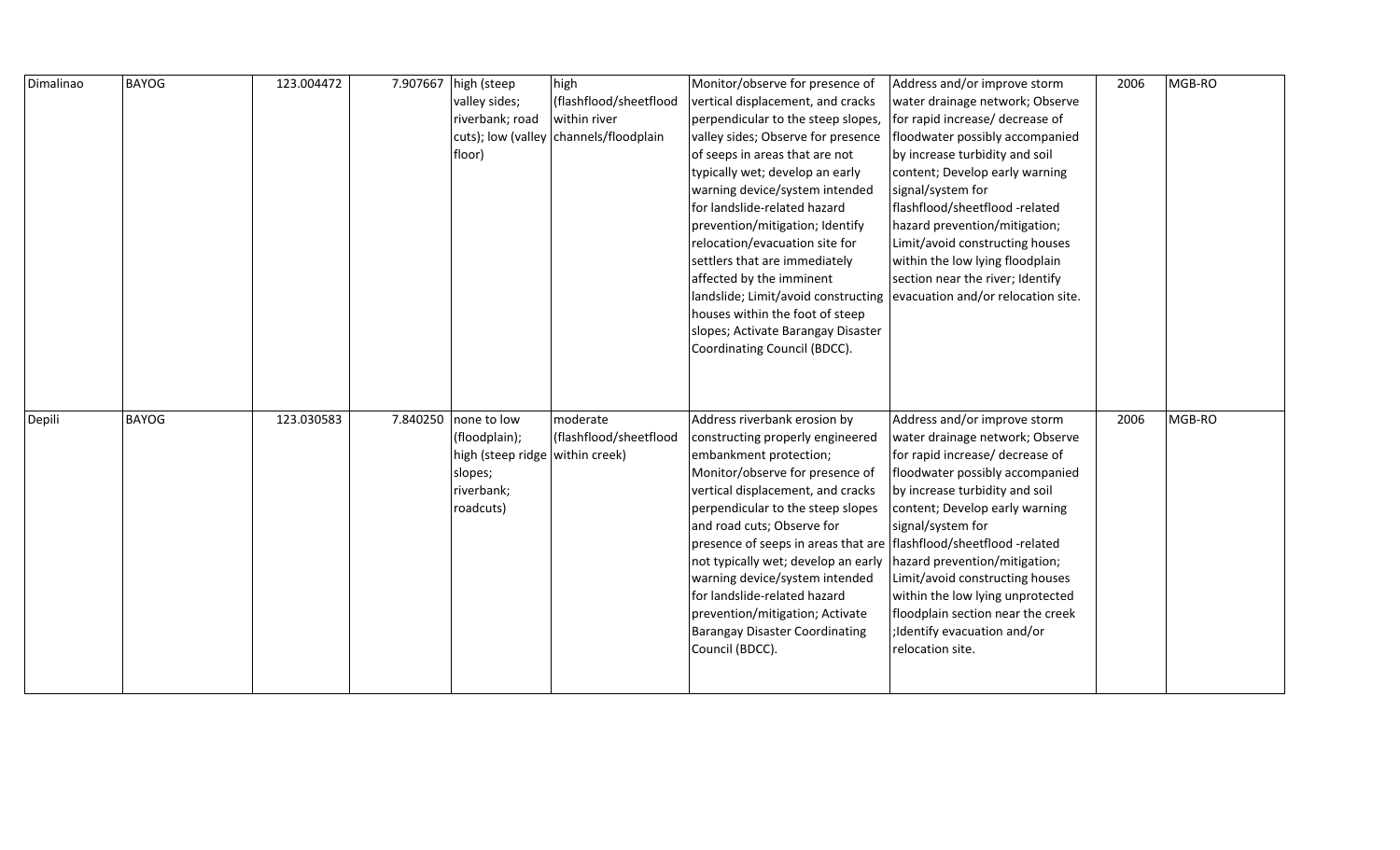| Kahayagan | <b>BAYOG</b> | 123.046667 | 7.856667 | moderate to     | low to moderate        | Brg;y center is located within the  | Address and/or improve storm    | 2006 | MGB-RO |
|-----------|--------------|------------|----------|-----------------|------------------------|-------------------------------------|---------------------------------|------|--------|
|           |              |            |          | high (steep     | (flashflood/sheetflood | footslope of steep ridge);          | water drainage network; Observe |      |        |
|           |              |            |          | valley sides;   | within Sibuguey River  | Monitor/observe for presence of     | for rapid increase/ decrease of |      |        |
|           |              |            |          | riverbank); low | floodplain)            | vertical displacement, and cracks   | floodwater possibly accompanied |      |        |
|           |              |            |          | (valley floor;  |                        | perpendicular to the steep slopes,  | by increase turbidity and soil  |      |        |
|           |              |            |          | brgy center)    |                        | valley sides; Observe for presence  | content; Develop early warning  |      |        |
|           |              |            |          |                 |                        | of seeps in areas that are not      | signal/system for               |      |        |
|           |              |            |          |                 |                        | typically wet; develop an early     | flashflood/sheetflood-related   |      |        |
|           |              |            |          |                 |                        | warning device/system intended      | hazard prevention/mitigation;   |      |        |
|           |              |            |          |                 |                        | for landslide-related hazard        | Identify evacuation and/or      |      |        |
|           |              |            |          |                 |                        | prevention/mitigation; Identify     | relocation site.                |      |        |
|           |              |            |          |                 |                        | relocation/evacuation site for      |                                 |      |        |
|           |              |            |          |                 |                        | settlers that are immediately       |                                 |      |        |
|           |              |            |          |                 |                        | affected by the imminent            |                                 |      |        |
|           |              |            |          |                 |                        | landslide; Limit/avoid constructing |                                 |      |        |
|           |              |            |          |                 |                        | houses within the foot of steep     |                                 |      |        |
|           |              |            |          |                 |                        | slopes; Activate Barangay Disaster  |                                 |      |        |
|           |              |            |          |                 |                        | Coordinating Council (BDCC).        |                                 |      |        |
|           |              |            |          |                 |                        |                                     |                                 |      |        |
|           |              |            |          |                 |                        |                                     |                                 |      |        |
|           |              |            |          |                 |                        |                                     |                                 |      |        |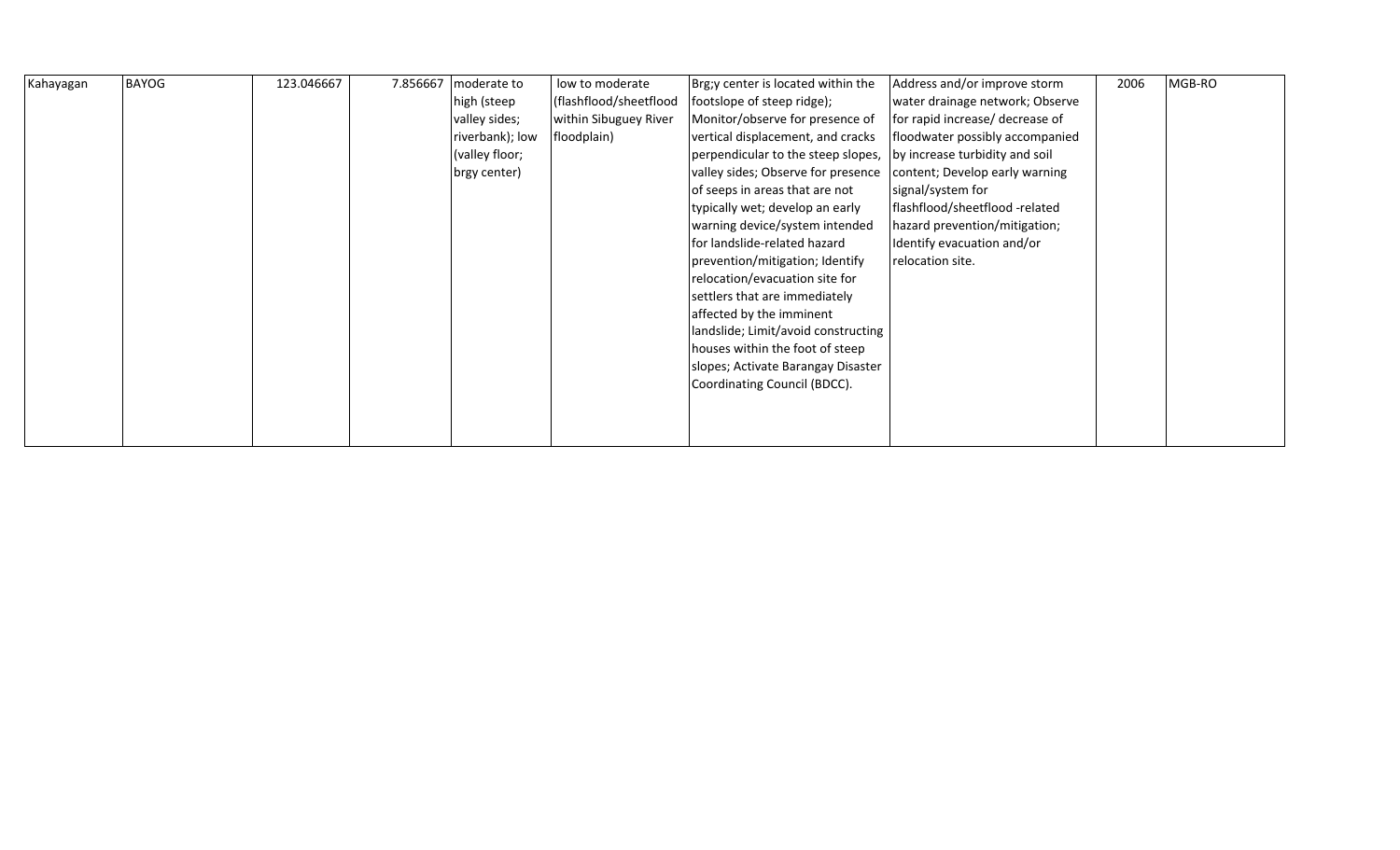| Kanipaan | <b>BAYOG</b> | 123.082778 | 7.881139 moderate to         | high                                       | The barangay center is situated     | Address and/or improve storm       | 2006 | MGB-RO |
|----------|--------------|------------|------------------------------|--------------------------------------------|-------------------------------------|------------------------------------|------|--------|
|          |              |            |                              | high (steep ridge   (flashflood/sheetflood | within the moderately sloping mid   | water drainage network; Observe    |      |        |
|          |              |            | slopes;                      | within Sibuguey River                      | slope of the ridge;                 | for rapid increase/ decrease of    |      |        |
|          |              |            | riverbank); none floodplain) |                                            | Monitor/observe for presence of     | floodwater possibly accompanied    |      |        |
|          |              |            | to low                       |                                            | vertical displacement, and cracks   | by increase turbidity and soil     |      |        |
|          |              |            | (floodplain/valle            |                                            | perpendicular to the steep slopes,  | content; Develop early warning     |      |        |
|          |              |            | y floor of                   |                                            | valley sides; Observe for presence  | signal/system for                  |      |        |
|          |              |            | Sibuguey River).             |                                            | of seeps in areas that are not      | flashflood/sheetflood -related     |      |        |
|          |              |            |                              |                                            | typically wet; develop an early     | hazard prevention/mitigation;      |      |        |
|          |              |            |                              |                                            | warning device/system intended      | Limit/avoid constructing houses    |      |        |
|          |              |            |                              |                                            | for landslide-related hazard        | within the low lying floodplain    |      |        |
|          |              |            |                              |                                            | prevention/mitigation;              | section near the river; Identify   |      |        |
|          |              |            |                              |                                            | Limit/avoid constructing houses     | evacuation and/or relocation site. |      |        |
|          |              |            |                              |                                            | within the foot of steep slopes;    |                                    |      |        |
|          |              |            |                              |                                            | Activate Barangay Disaster          |                                    |      |        |
|          |              |            |                              |                                            | Coordinating Council (BDCC).        |                                    |      |        |
|          |              |            |                              |                                            |                                     |                                    |      |        |
|          |              |            |                              |                                            |                                     |                                    |      |        |
|          |              |            |                              |                                            |                                     |                                    |      |        |
|          |              |            |                              |                                            |                                     |                                    |      |        |
| Lamare   | <b>BAYOG</b> | 123.032944 | 7.828333 high (steep         | high                                       | Monitor/observe for presence of     | Address and/or improve storm       | 2006 | MGB-RO |
|          |              |            | valley sides;                | (flashflood/sheetflood                     | vertical displacement, and cracks   | water drainage network; Observe    |      |        |
|          |              |            | riverbank); low              | within Sibuguey River                      | perpendicular to the steep slopes,  | for rapid increase/ decrease of    |      |        |
|          |              |            | (valley floor)               | floodplain)                                | valley sides; Observe for presence  | floodwater possibly accompanied    |      |        |
|          |              |            |                              |                                            | of seeps in areas that are not      | by increase turbidity and soil     |      |        |
|          |              |            |                              |                                            | typically wet; develop an early     | content; Develop early warning     |      |        |
|          |              |            |                              |                                            | warning device/system intended      | signal/system for                  |      |        |
|          |              |            |                              |                                            | for landslide-related hazard        | flashflood/sheetflood -related     |      |        |
|          |              |            |                              |                                            | prevention/mitigation; Identify     | hazard prevention/mitigation;      |      |        |
|          |              |            |                              |                                            | relocation/evacuation site for      | Limit/avoid constructing houses    |      |        |
|          |              |            |                              |                                            | settlers that are immediately       | within the low lying floodplain    |      |        |
|          |              |            |                              |                                            | affected by the imminent            | section near the river Identify    |      |        |
|          |              |            |                              |                                            | landslide; Limit/avoid constructing | evacuation and/or relocation site. |      |        |
|          |              |            |                              |                                            | houses within the foot of steep     |                                    |      |        |
|          |              |            |                              |                                            | slopes; Activate Barangay Disaster  |                                    |      |        |
|          |              |            |                              |                                            | Coordinating Council (BDCC).        |                                    |      |        |
|          |              |            |                              |                                            |                                     |                                    |      |        |
|          |              |            |                              |                                            |                                     |                                    |      |        |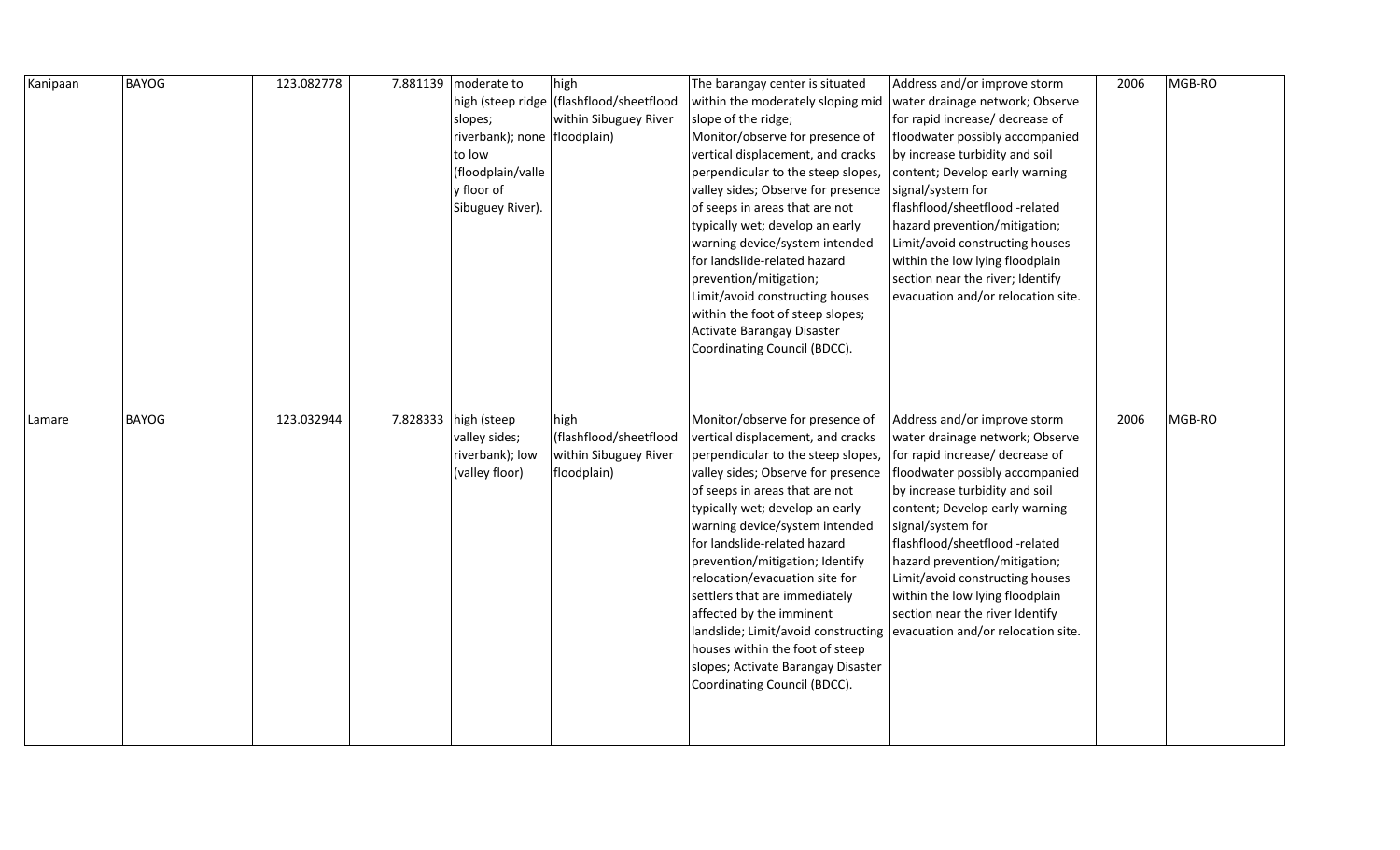| Liba | <b>BAYOG</b> | 123.058417 | 7.904556 high (steep ridge   low |                        | The barangay center is situated     | Observe for rapid increase/       | 2006 | MGB-RO |
|------|--------------|------------|----------------------------------|------------------------|-------------------------------------|-----------------------------------|------|--------|
|      |              |            | slopes and                       | (flashflood/sheetflood | within the mis slope of a narrow    | decrease of floodwater possibly   |      |        |
|      |              |            | gully/valley                     | within creeks/gullies) | ridge; Monitor/observe for          | accompanied by increase turbidity |      |        |
|      |              |            | sides; road cuts)                |                        | presence of vertical displacement,  | and soil content.                 |      |        |
|      |              |            |                                  |                        | and cracks perpendicular to the     |                                   |      |        |
|      |              |            |                                  |                        | steep slopes, valley sides; Observe |                                   |      |        |
|      |              |            |                                  |                        | for presence of seeps in areas that |                                   |      |        |
|      |              |            |                                  |                        | are not typically wet; develop an   |                                   |      |        |
|      |              |            |                                  |                        | early warning device/system         |                                   |      |        |
|      |              |            |                                  |                        | intended for landslide-related      |                                   |      |        |
|      |              |            |                                  |                        | hazard prevention/mitigation;       |                                   |      |        |
|      |              |            |                                  |                        | Identify relocation/evacuation site |                                   |      |        |
|      |              |            |                                  |                        | for settlers that are immediately   |                                   |      |        |
|      |              |            |                                  |                        | affected by the imminent            |                                   |      |        |
|      |              |            |                                  |                        | landslide; Limit/avoid constructing |                                   |      |        |
|      |              |            |                                  |                        | houses within the foot of steep     |                                   |      |        |
|      |              |            |                                  |                        | slopes; Activate Barangay Disaster  |                                   |      |        |
|      |              |            |                                  |                        | Coordinating Council (BDCC).        |                                   |      |        |
|      |              |            |                                  |                        |                                     |                                   |      |        |
|      |              |            |                                  |                        |                                     |                                   |      |        |
|      |              |            |                                  |                        |                                     |                                   |      |        |
|      |              |            |                                  |                        |                                     |                                   |      |        |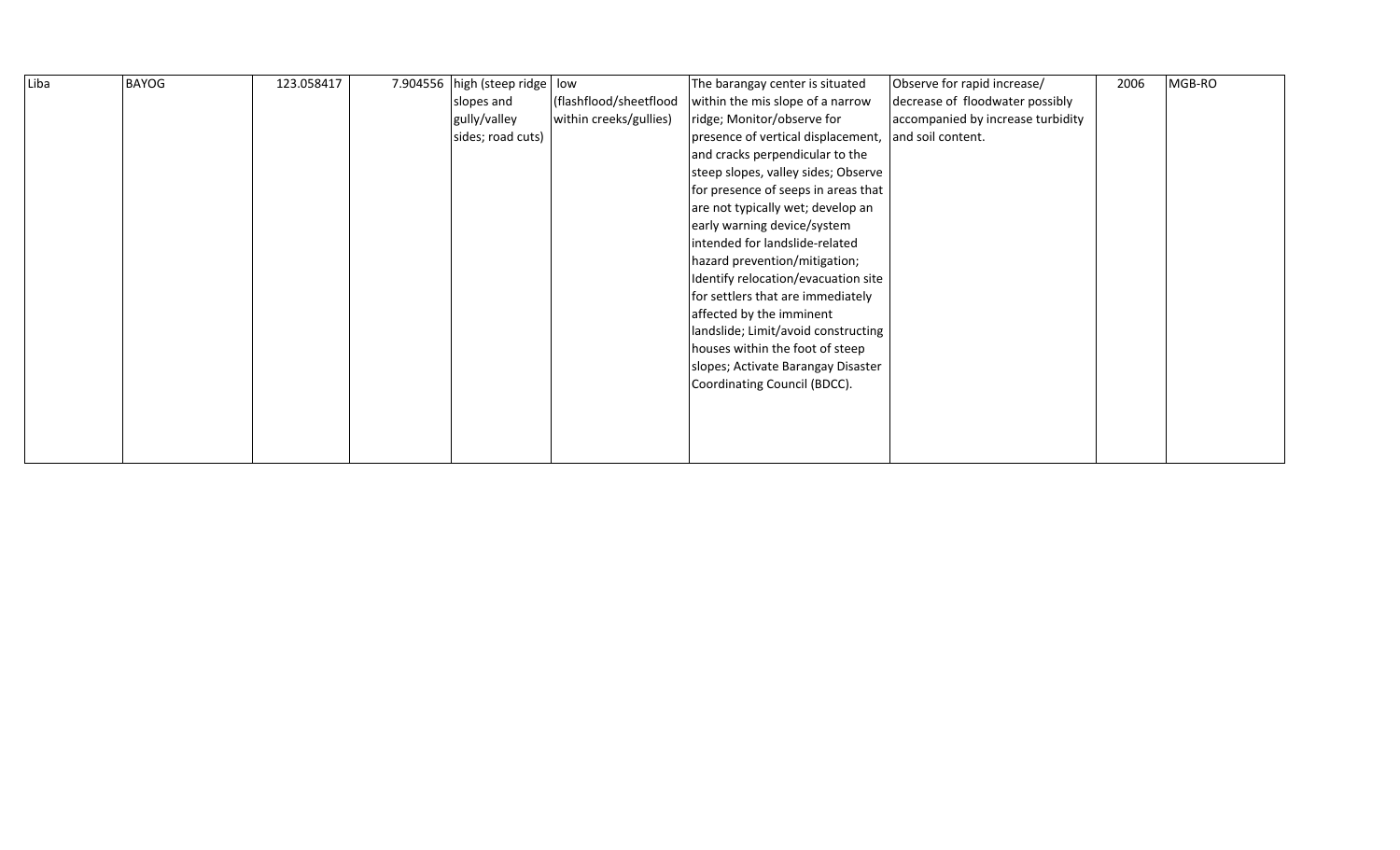| Matin-ao | <b>BAYOG</b> | 123.110694 |          |                 |                                          | 7.985083   High (steep ridge none (brgy center) low The barangay center is situated | Observe for rapid                  | 2006 | MGB-RO |
|----------|--------------|------------|----------|-----------------|------------------------------------------|-------------------------------------------------------------------------------------|------------------------------------|------|--------|
|          |              |            |          | slopes/valley   | to moderate                              | within the mis slope of narrow                                                      | increase/decrease in floodwater    |      |        |
|          |              |            |          |                 | sides; road cuts) (flashflood/sheetflood | ridge; Monitor/observe for                                                          | possibly accompanied by increase   |      |        |
|          |              |            |          |                 | within creeks)                           | presence of vertical displacement,                                                  | turbidity and soil content.        |      |        |
|          |              |            |          |                 |                                          | and cracks perpendicular to the                                                     |                                    |      |        |
|          |              |            |          |                 |                                          | steep slopes, valley sides; Observe                                                 |                                    |      |        |
|          |              |            |          |                 |                                          | for presence of seeps in areas that                                                 |                                    |      |        |
|          |              |            |          |                 |                                          | are not typically wet; develop an                                                   |                                    |      |        |
|          |              |            |          |                 |                                          | early warning device/system                                                         |                                    |      |        |
|          |              |            |          |                 |                                          | intended for landslide-related                                                      |                                    |      |        |
|          |              |            |          |                 |                                          | hazard prevention/mitigation;                                                       |                                    |      |        |
|          |              |            |          |                 |                                          | Identify relocation/evacuation site                                                 |                                    |      |        |
|          |              |            |          |                 |                                          | for settlers that are immediately                                                   |                                    |      |        |
|          |              |            |          |                 |                                          | affected by the imminent                                                            |                                    |      |        |
|          |              |            |          |                 |                                          | landslide; Activate Barangay                                                        |                                    |      |        |
|          |              |            |          |                 |                                          | <b>Disaster Coordinating Council</b>                                                |                                    |      |        |
|          |              |            |          |                 |                                          | (BDCC).                                                                             |                                    |      |        |
|          |              |            |          |                 |                                          |                                                                                     |                                    |      |        |
|          |              |            |          |                 |                                          |                                                                                     |                                    |      |        |
| Matun-og | <b>BAYOG</b> | 123.074611 | 7.871667 | high (steep     | moderate                                 | Monitor/observe for presence of                                                     | Address and/or improve storm       | 2006 | MGB-RO |
|          |              |            |          |                 |                                          |                                                                                     |                                    |      |        |
|          |              |            |          | valley sides;   | (flashflood/sheetflood                   | vertical displacement, and cracks                                                   | water drainage network; Observe    |      |        |
|          |              |            |          | riverbank); low | within creeks near the                   | perpendicular to the steep slopes,                                                  | for rapid increase/ decrease of    |      |        |
|          |              |            |          | (valley floor)  | brgy center)                             | valley sides; Observe for presence                                                  | floodwater possibly accompanied    |      |        |
|          |              |            |          |                 |                                          | of seeps in areas that are not                                                      | by increase turbidity and soil     |      |        |
|          |              |            |          |                 |                                          | typically wet; develop an early                                                     | content; Develop early warning     |      |        |
|          |              |            |          |                 |                                          | warning device/system intended                                                      | signal/system for                  |      |        |
|          |              |            |          |                 |                                          | for landslide-related hazard                                                        | flashflood/sheetflood -related     |      |        |
|          |              |            |          |                 |                                          | prevention/mitigation; Identify                                                     | hazard prevention/mitigation;      |      |        |
|          |              |            |          |                 |                                          | relocation/evacuation site for                                                      | Limit/avoid constructing houses    |      |        |
|          |              |            |          |                 |                                          | settlers that are immediately                                                       | within the low lying floodplain    |      |        |
|          |              |            |          |                 |                                          | affected by the imminent                                                            | section near the creek; Identify   |      |        |
|          |              |            |          |                 |                                          | landslide; Limit/avoid constructing                                                 | evacuation and/or relocation site. |      |        |
|          |              |            |          |                 |                                          | houses within the foot of steep                                                     |                                    |      |        |
|          |              |            |          |                 |                                          | slopes; Activate Barangay Disaster                                                  |                                    |      |        |
|          |              |            |          |                 |                                          | Coordinating Council (BDCC).                                                        |                                    |      |        |
|          |              |            |          |                 |                                          |                                                                                     |                                    |      |        |
|          |              |            |          |                 |                                          |                                                                                     |                                    |      |        |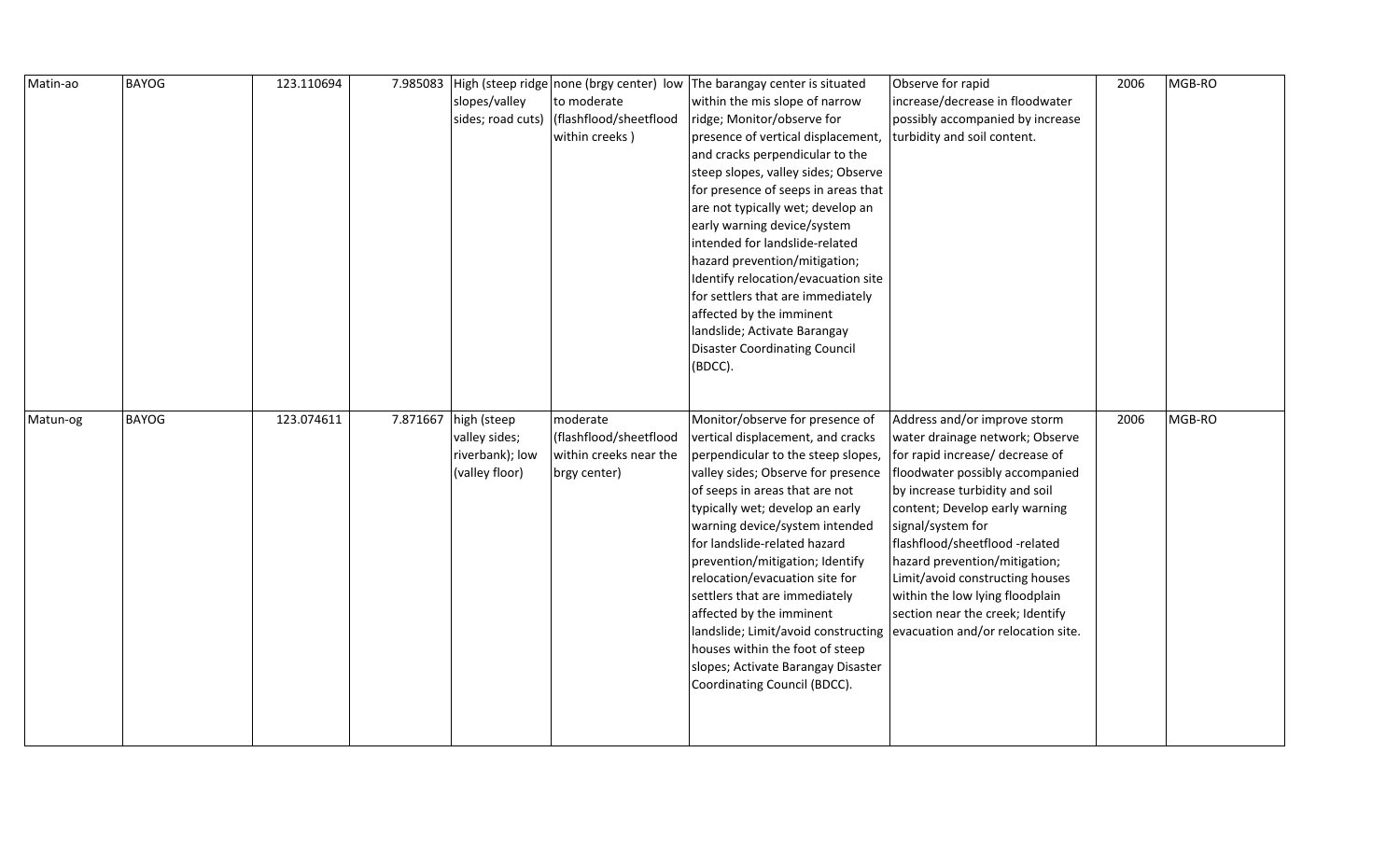| Poblacion          | <b>BAYOG</b> | 123.041222 | 7.851333 | none to low<br>(valley floor of<br>Sibuguer River<br>drainage<br>system); high<br>(riverbank) | low to moderate<br>(flashflood/sheetflood<br>within floodplain near<br>Sibuguey River)   | Address riverbank erosion by<br>constructing properly engineered<br>embankment protection; Activate<br><b>Barangay Disaster Coordinating</b><br>Council (BDCC).                                                                                                                                                                                                                                                                                                                                                                                                           | Address and/or improve storm<br>water drainage network; Observe<br>for rapid increase/ decrease of<br>floodwater possibly accompanied<br>by increase turbidity and soil<br>content; Develop early warning<br>signal/system for<br>flashflood/sheetflood-related<br>hazard prevention/mitigation;<br>Limit/avoid constructing houses<br>within the low lying unprotected<br>floodplain section near the<br>River; Identify evacuation and/or<br>relocation site. | 2006 | MGB-RO |
|--------------------|--------------|------------|----------|-----------------------------------------------------------------------------------------------|------------------------------------------------------------------------------------------|---------------------------------------------------------------------------------------------------------------------------------------------------------------------------------------------------------------------------------------------------------------------------------------------------------------------------------------------------------------------------------------------------------------------------------------------------------------------------------------------------------------------------------------------------------------------------|-----------------------------------------------------------------------------------------------------------------------------------------------------------------------------------------------------------------------------------------------------------------------------------------------------------------------------------------------------------------------------------------------------------------------------------------------------------------|------|--------|
| <b>Pulang Bato</b> | <b>BAYOG</b> | 123.013861 | 7.886028 | high (steep<br>valley sides;<br>riverbank; road<br>floor)                                     | high<br>(flashflood/sheetflood<br>within river<br>cuts); low (valley channels/floodplain | Monitor/observe for presence of<br>vertical displacement, and cracks<br>perpendicular to the steep slopes,<br>valley sides; Observe for presence<br>of seeps in areas that are not<br>typically wet; develop an early<br>warning device/system intended<br>for landslide-related hazard<br>prevention/mitigation; Identify<br>relocation/evacuation site for<br>settlers that are immediately<br>affected by the imminent<br>landslide; Limit/avoid constructing<br>houses within the foot of steep<br>slopes; Activate Barangay Disaster<br>Coordinating Council (BDCC). | Address and/or improve storm<br>water drainage network; Observe<br>for rapid increase/ decrease of<br>floodwater possibly accompanied<br>by increase turbidity and soil<br>content; Develop early warning<br>signal/system for<br>flashflood/sheetflood-related<br>hazard prevention/mitigation;<br>Limit/avoid constructing houses<br>within the low lying floodplain<br>section near the river; Identify<br>evacuation and/or relocation site.                | 2006 | MGB-RO |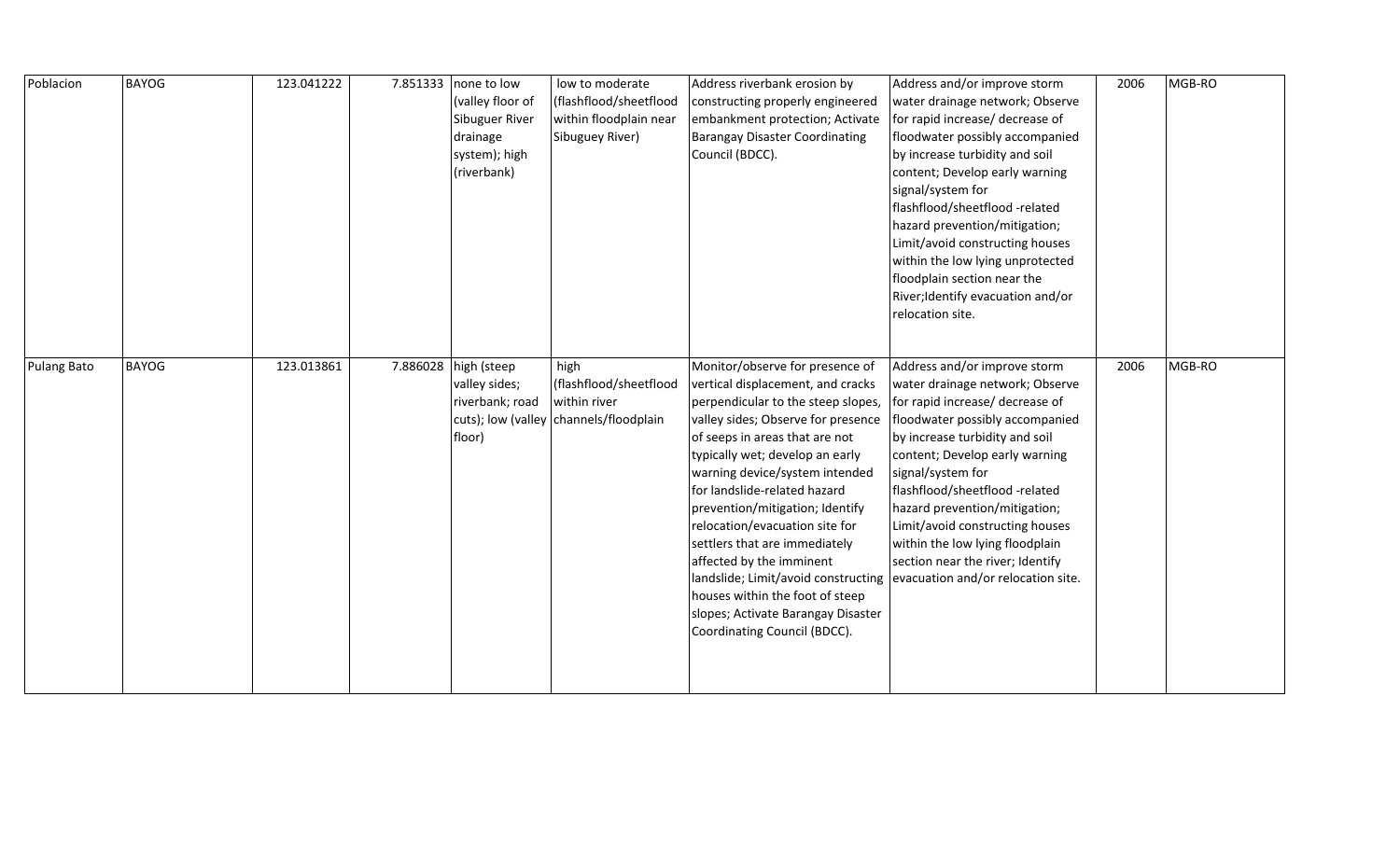| Salawagan | <b>BAYOG</b> | 123.025917 | 7.836722 | none to low<br>(valley floor of<br>Sibuguer River<br>drainage<br>system); high<br>(riverbank) | high<br>(flashflood/sheetflood<br>within floodplain near<br>Sibuguey River) | Address riverbank erosion by<br>constructing properly engineered<br>embankment protection; Activate<br><b>Barangay Disaster Coordinating</b><br>Council (BDCC).                                                                                                                                                                                                                                                                                                                                                                                                           | Address and/or improve storm<br>water drainage network; Observe<br>for rapid increase/ decrease of<br>floodwater possibly accompanied<br>by increase turbidity and soil<br>content; Develop early warning<br>signal/system for<br>flashflood/sheetflood -related<br>hazard prevention/mitigation;<br>Limit/avoid constructing houses<br>within the low lying unprotected<br>floodplain section near the<br>River; Identify evacuation and/or<br>relocation site. | 2006 | MGB-RO |
|-----------|--------------|------------|----------|-----------------------------------------------------------------------------------------------|-----------------------------------------------------------------------------|---------------------------------------------------------------------------------------------------------------------------------------------------------------------------------------------------------------------------------------------------------------------------------------------------------------------------------------------------------------------------------------------------------------------------------------------------------------------------------------------------------------------------------------------------------------------------|------------------------------------------------------------------------------------------------------------------------------------------------------------------------------------------------------------------------------------------------------------------------------------------------------------------------------------------------------------------------------------------------------------------------------------------------------------------|------|--------|
| Sigacad   | <b>BAYOG</b> | 123.149389 | 7.998528 | high (steep<br>valley sides;<br>riverbank); low<br>(valley floor;<br>brgy center)             | high<br>(flashflood/sheetflood<br>within Sibuguey River<br>floodplain)      | Monitor/observe for presence of<br>vertical displacement, and cracks<br>perpendicular to the steep slopes,<br>valley sides; Observe for presence<br>of seeps in areas that are not<br>typically wet; develop an early<br>warning device/system intended<br>for landslide-related hazard<br>prevention/mitigation; Identify<br>relocation/evacuation site for<br>settlers that are immediately<br>affected by the imminent<br>landslide; Limit/avoid constructing<br>houses within the foot of steep<br>slopes; Activate Barangay Disaster<br>Coordinating Council (BDCC). | Address and/or improve storm<br>water drainage network; Observe<br>for rapid increase/ decrease of<br>floodwater possibly accompanied<br>by increase turbidity and soil<br>content; Develop early warning<br>signal/system for<br>flashflood/sheetflood-related<br>hazard prevention/mitigation;<br>Limit/avoid constructing houses<br>within the low lying floodplain<br>section near the creek; Identify<br>evacuation and/or relocation site.                 | 2006 | MGB-RO |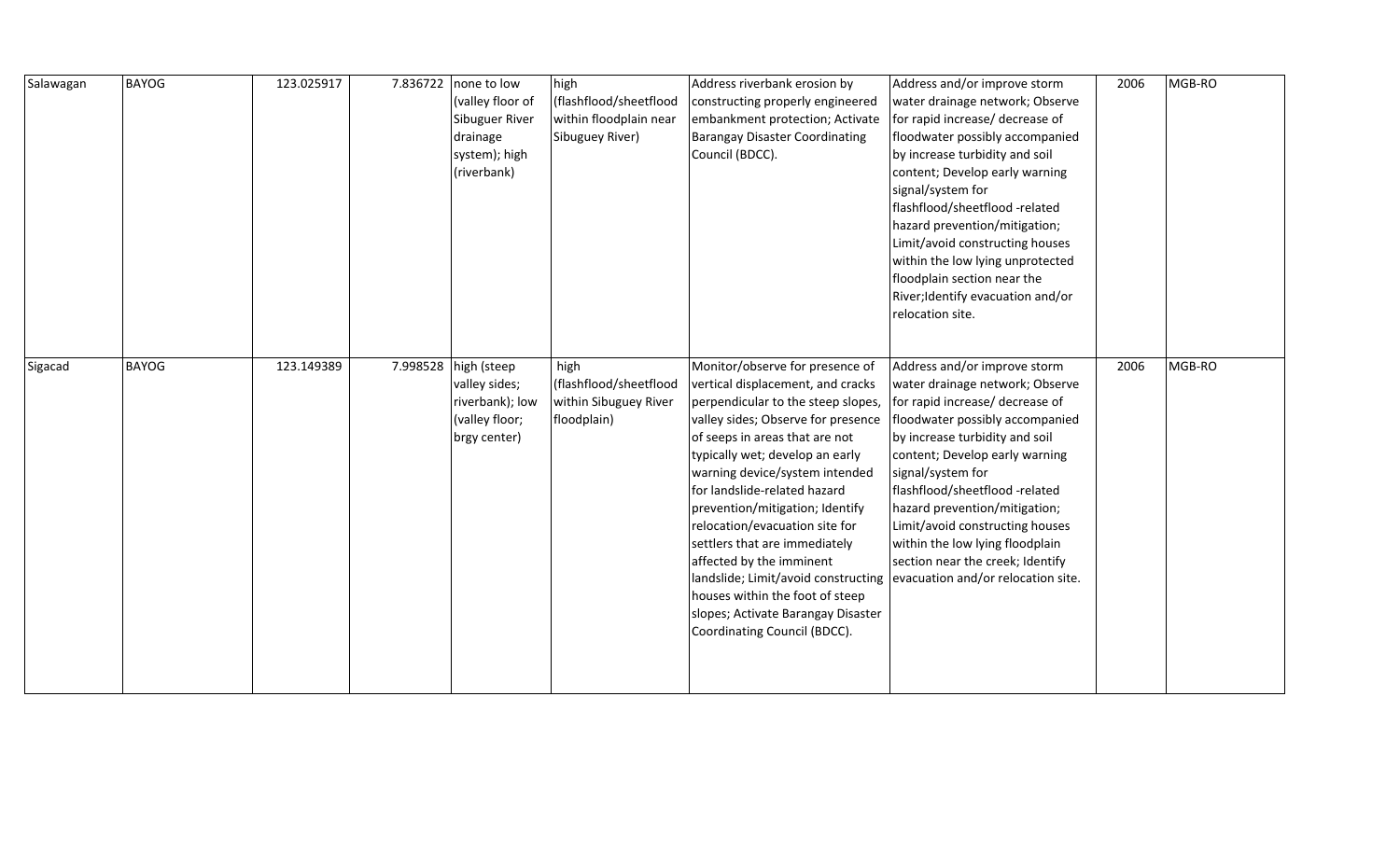| Supon | <b>BAYOG</b> | 123.067667 | 7.890139 high (steep ridge   low |                        | The barangay center is situated     | Observe for rapid increase/       | 2006 | MGB-RO |
|-------|--------------|------------|----------------------------------|------------------------|-------------------------------------|-----------------------------------|------|--------|
|       |              |            | slopes and                       | (flashflood/sheetflood | within the mis slope of a narrow    | decrease of floodwater possibly   |      |        |
|       |              |            | gully/valley                     | within creeks/gullies) | ridge; Monitor/observe for          | accompanied by increase turbidity |      |        |
|       |              |            | sides; road cuts)                |                        | presence of vertical displacement,  | and soil content.                 |      |        |
|       |              |            |                                  |                        | and cracks perpendicular to the     |                                   |      |        |
|       |              |            |                                  |                        | steep slopes, valley sides; Observe |                                   |      |        |
|       |              |            |                                  |                        | for presence of seeps in areas that |                                   |      |        |
|       |              |            |                                  |                        | are not typically wet; develop an   |                                   |      |        |
|       |              |            |                                  |                        | early warning device/system         |                                   |      |        |
|       |              |            |                                  |                        | intended for landslide-related      |                                   |      |        |
|       |              |            |                                  |                        | hazard prevention/mitigation;       |                                   |      |        |
|       |              |            |                                  |                        | Identify relocation/evacuation site |                                   |      |        |
|       |              |            |                                  |                        | for settlers that are immediately   |                                   |      |        |
|       |              |            |                                  |                        | affected by the imminent            |                                   |      |        |
|       |              |            |                                  |                        | landslide; Limit/avoid constructing |                                   |      |        |
|       |              |            |                                  |                        | houses within the foot of steep     |                                   |      |        |
|       |              |            |                                  |                        | slopes; Activate Barangay Disaster  |                                   |      |        |
|       |              |            |                                  |                        | Coordinating Council (BDCC).        |                                   |      |        |
|       |              |            |                                  |                        |                                     |                                   |      |        |
|       |              |            |                                  |                        |                                     |                                   |      |        |
|       |              |            |                                  |                        |                                     |                                   |      |        |
|       |              |            |                                  |                        |                                     |                                   |      |        |